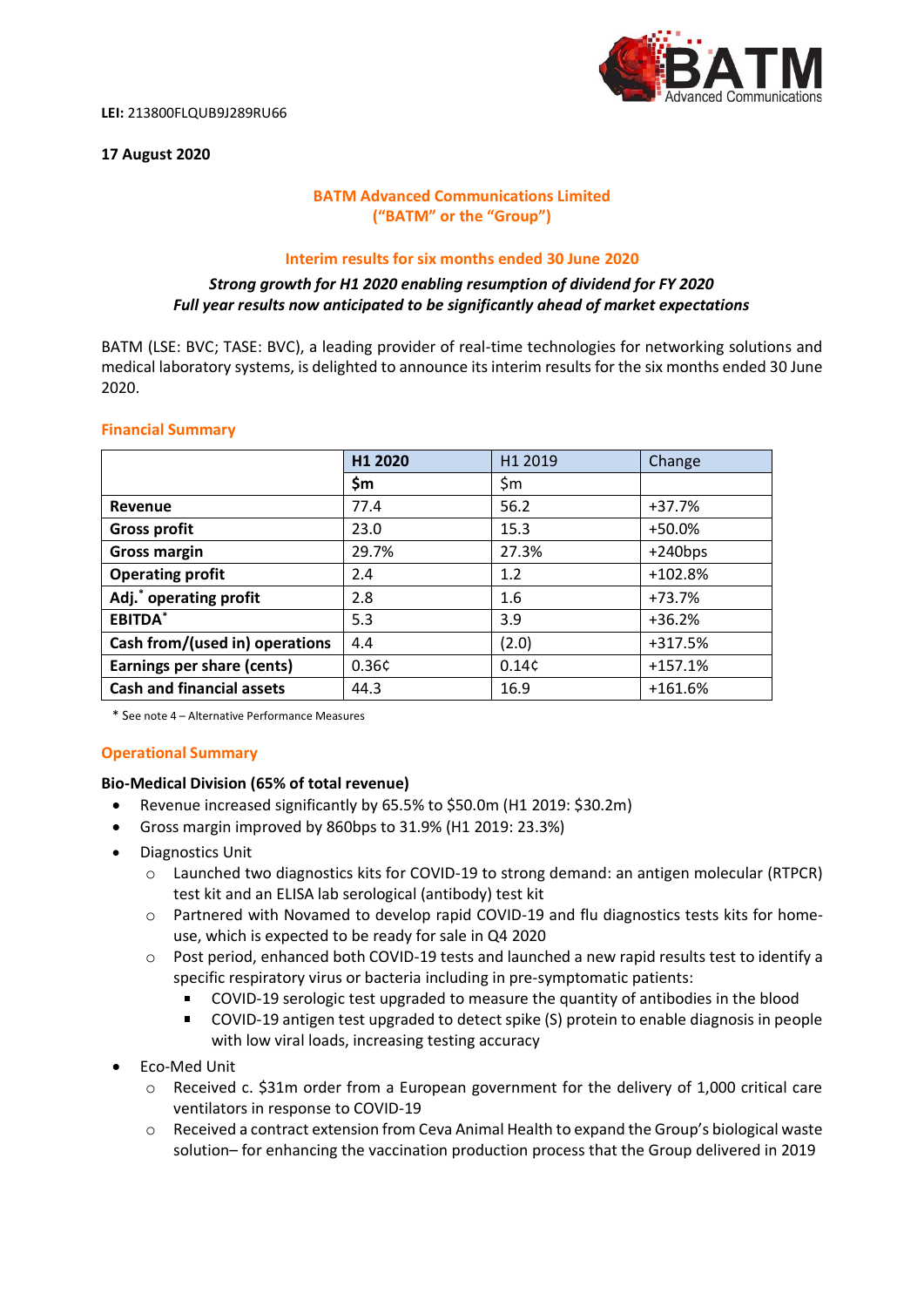- Distribution Unit
	- o Achieved revenue growth through the distribution of COVID-19 diagnostic reagents to public health authorities primarily in Europe
	- Post period, the Group's lab in Romania commenced performing COVID-19 tests for private sector customers

## **Networking and Cyber Division (35% of total revenue)**

- Revenue increased by 5.3% to \$27.4m (H1 2019: \$26.0m)
- Gross margin of 25.8% (H1 2019: 31.9%), reflecting shift in product mix
- Networking Unit
	- o Increasing momentum with the Group's Network Function Virtualisation ("NFV") solution, the NFVTime operating system:
		- Several successful Arm-based NFVTime proof-of-concepts conducted by tier 1 operators  $\blacksquare$ in Europe and APAC – including Vodafone, a leading international network and mobile operator
		- Received order for an Arm-based NFVTime deployment from AdcareIT, an outsourced ICT managed service provider in Kenya, to enable it to provide SD-WAN and Firewall services to its customers
		- NFVTime is undergoing evaluation with several leading network operators and multiservice providers worldwide, which are at an advanced stage
	- o In response to the COVID-19 pandemic, the Group introduced new solutions to its T-Marc R3305 series to increase home broadband connectivity and quality, which are undergoing proof-of-concepts worldwide
	- $\circ$  Completed deployments of the T-Metro 8104, the Group's ultra-high capacity service aggregation platform and cloud gateway that was introduced in 2019, for numerous multiple service providers across North America
- Cyber Unit
	- o Revenue in H1 2020 increased by 27.4% over H1 2019
	- o Awarded a \$4m cyber security contract from the Group's long-standing government defence department customer, of which \$1.9m was delivered during H1 2020

## **Outlook**

- Entered H2 2020 with a substantially higher backlog than at the same point in the prior year
- Bio-Medical division and Networking and Cyber division both expected to report revenue growth for full year 2020
- Total Group revenue is anticipated to increase by 32% for full year 2020 over 2019, ahead of market expectations that were updated in June, and EBITDA is expected to increase by 48%, significantly ahead of the updated market expectations
- The strong cash position at 30 June 2020 combined with the cash generation expected for H2 2020 gives the Board the confidence to reinstate its dividend policy for full year 2020

**Commenting on the results, Dr Zvi Marom, Chief Executive Officer of BATM, said:** "I am pleased to report an outstanding set of results as we delivered increased sales in all of our business units along with strong cash generation. This reflects a great performance in the first half, in particular by our Bio-Medical division, which was able to respond rapidly to the pandemic and provide solutions including COVID-19 antigen and antibody diagnostic tests and the manufacture of critical care ventilators. Our Networking and Cyber division had a strong first quarter and, together with a return towards normal business from the middle of the second quarter, it too generated revenues higher than in H1 2019. This resulted in the Group delivering 38% growth in revenues and over 100% growth in operating profit compared with H1 2019.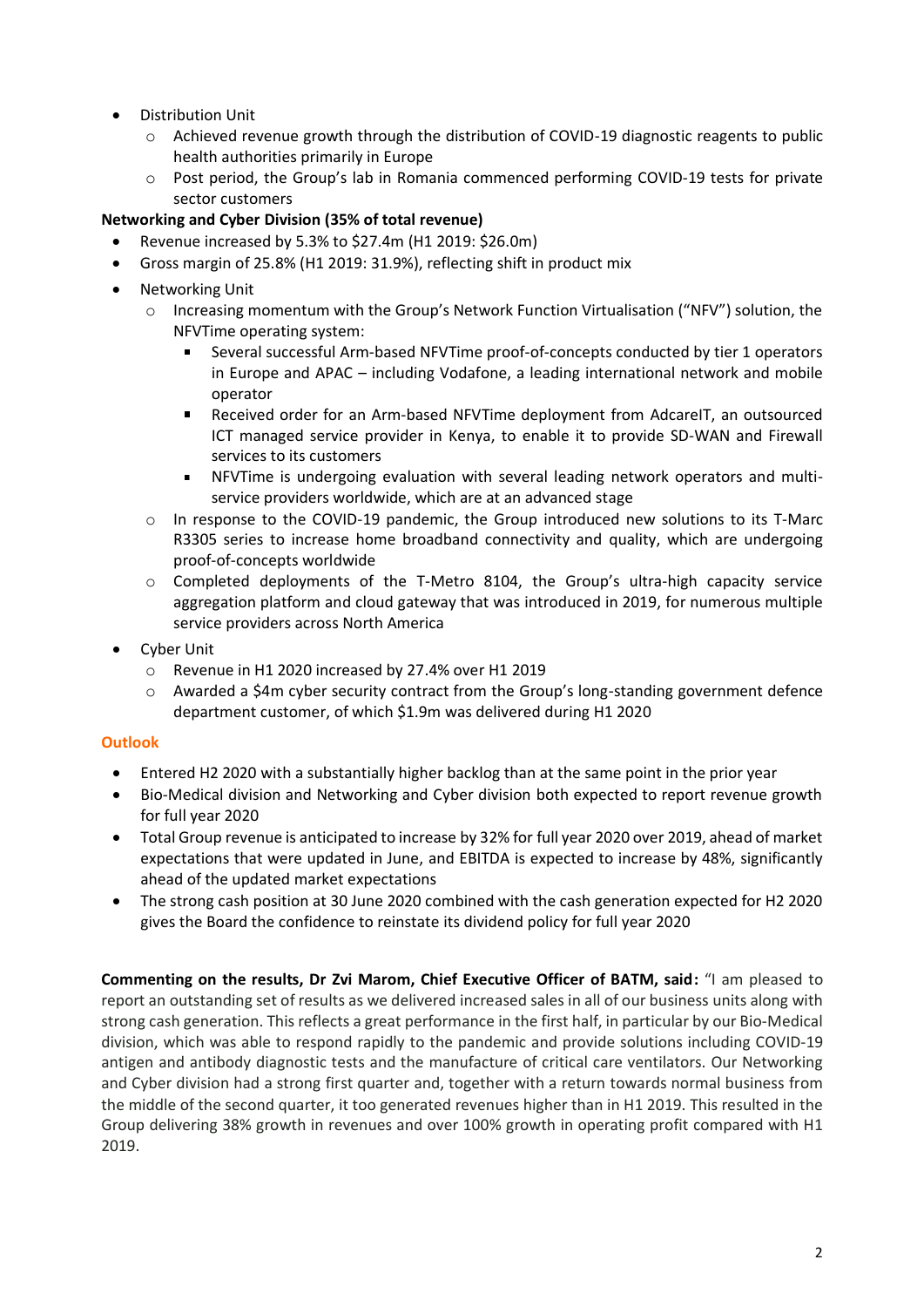"Looking ahead, we entered the second half of the year with an increased backlog and with sustained demand for our COVID-19 solutions. We continue to achieve important operational milestones that significantly advance the execution on our strategy in NFV and molecular diagnostics – our key future growth markets. The strong cash position at period end combined with the cash generation expected for full year 2020 gives the Board the confidence to reinstate its dividend policy. Additionally, this strong balance sheet will support our ramp up in activities that will ensure our growth for years to come as well as enable us to pursue potential acquisition opportunities to accelerate growth in our key strategic areas. As a result, the Board continues to look to the future with great confidence."

## **Enquiries:**

| <b>BATM Advanced Communications</b>                           |                  |
|---------------------------------------------------------------|------------------|
| Dr Zvi Marom, Chief Executive Officer                         | +972 9866 2525   |
| Moti Nagar, Chief Financial Officer                           |                  |
|                                                               |                  |
| <b>Shore Capital</b>                                          |                  |
| Mark Percy, Anita Ghanekar, James Thomas (Corporate Advisory) | +44 20 7408 4050 |
| Henry Willcocks (Corporate Broking)                           |                  |
|                                                               |                  |
| <b>Luther Pendragon</b>                                       |                  |
| Harry Chathli, Claire Norbury                                 | +44 20 7618 9100 |
|                                                               |                  |

The information communicated in this announcement is inside information for the purposes of Article 7 of Regulation 596/2014.

## **Investor & Analyst Presentation**

Dr Zvi Marom, Chief Executive Officer, and Moti Nagar, Chief Financial Officer, will be holding a webinar for analysts and investors today at 2.00pm BST. To register to participate, please contact Elliot Fradd at Luther Pendragon at elliotfradd@luther.co.uk.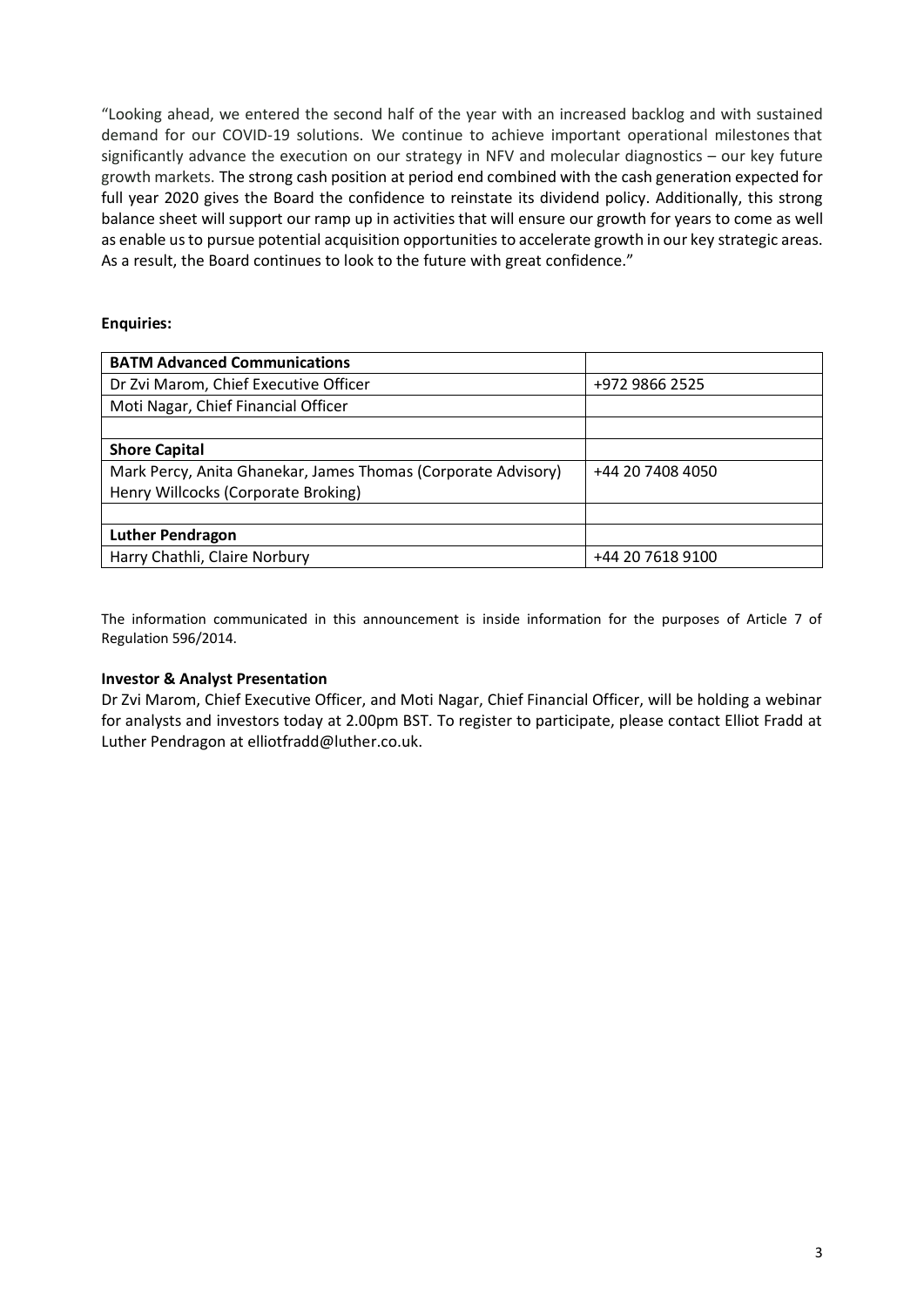### **Operational Review**

The first half of 2020 was a milestone period for BATM with revenue growth in all of its business units. As a result of the substantial investment the Group has made in recent years to build a best-in-class diagnostics platform, BATM's Bio-Medical division was able to respond rapidly to provide solutions when it was first alerted to the potential outbreak of COVID-19. This includes the development of COVID-19 antigen and antibody diagnostic tests and the manufacture of critical care ventilators in the Eco-Med unit. In the Networking and Cyber division, while there was a slowdown in some of its activities at the beginning of Q2 2020 as a result of the restrictions on travel imposed by lockdowns, the diversification of the division's revenue base enabled overall growth due to sales of its cyber and ICT solutions. In addition, the Group continued to make progress with its NFV solution – which the Group expects to become a key growth engine – conducting several successful proof-of-concepts with tier 1 operators in Europe and APAC, including Vodafone.

|                                     | H1 2020 | H <sub>1</sub> 2019 | H <sub>2</sub> 2019 | FY 2019 |
|-------------------------------------|---------|---------------------|---------------------|---------|
| Revenue                             | \$50.0m | \$30.2m\$           | \$34.2m             | \$64.4m |
| Gross margin                        | 31.9%   | 23.3%               | 23.8%               | 23.6%   |
| Adjusted operating<br>profit/(loss) | \$4.2m  | \$1.3m              | $$(1.2)$ m          | \$0.1m  |

### **Bio-Medical Division**

Revenue for the Bio-Medical division increased by 65.5% to \$50.0m (H1 2019: \$30.2m) due to growth in all units. Gross margin for the division increased significantly to 31.9% (H1 2019: 23.3%), primarily reflecting improvement in the Diagnostics and the Eco-Med units based on the growth in sales and the high-margin nature of molecular biology and the COVID-19 products. The Bio-Medical division generated an adjusted operating profit of \$4.2m for H1 2020 compared with a profit of \$1.3m in H1 2019, an increase of 232.7%. Excluding a \$3.2m capital gain in 2019 from the part realisation of its associate company Ador, the year-on-year increase in adjusted operating profit would be 322.9%.

## *Diagnostics*

The Diagnostics unit performed exceptionally well during the first half of 2020. As a result of the significant investment that the Group has made in advancing the Bio-Medical division in recent years, it is now able to quickly provide solutions for any new pathogen that appears. The Group also responded rapidly to prepare its Bio-Medical division when it was first alerted to the potential COVID-19 outbreak. Consequently, the Group was able to quickly launch diagnostic kits for COVID-19, with sales to public health authority customers in Europe and South America. The Group also received increased demand for its instruments (readers) as well as the test kits (reagents). This resulted in revenue growth of approximately 162.5%, with the Diagnostics unit accounting for approximately 11.9% of Bio-Medical division revenues in H1 2020 (H1 2019: 7.6%).

## *COVID-19 diagnostic tests*

The Group launched two COVID-19 tests – an RTPCR antigen test and a serologic antibody test – and it entered a partnership to develop a test for at-home use, which is expected to be complete by Q4 2020. Both existing kits are being produced at the Group's Adaltis facility in Rome.

The Group's antigen molecular (RTPCR) test kit to detect if someone currently has the COVID-19 virus, underwent clinical verification and evaluation by leading universities and hospitals in February and received certification at the end of March 2020. Post period, the Group expanded the gene discovery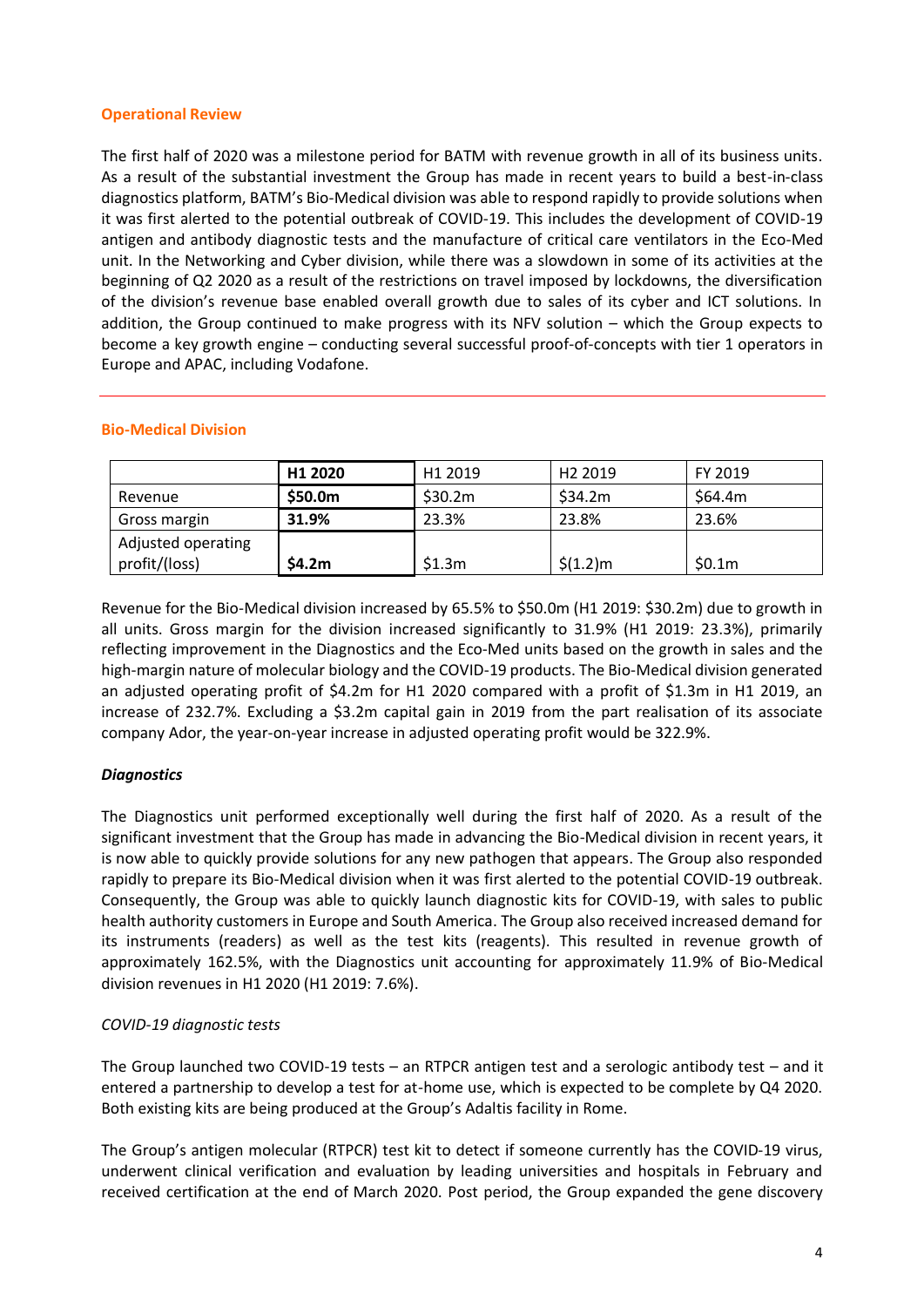capability of this test to five (compared with a market standard of three) and, importantly, to include the spike (S) gene. The S gene is the protein that the virus uses to invade human cells. It is present in a person's blood even if they have a very low viral load of COVID-19 (which might otherwise go undetected). As a result, by being able to detect the S gene, this test can provide more accurate results, reducing the risk of false positives and false negatives. This test can run on Adaltis instruments as well as any standard PCR instrument.

The Group launched its ELISA serological test in May 2020, which diagnoses if a patient has had COVID-19 by detecting antibodies against it present in their blood. Post period, in response to growing medical research suggesting that the volumes of antibodies in the blood of someone who has recovered from COVID-19 is low and declines, the Group advanced its serologic test to be able to measure the quantity of antibodies in the blood rather than just identifying their presence or absence (qualitative test). The upgraded test measures both IgM antibodies, which are produced a few days after infection and remain in the blood for a short period, and IgG antibodies, which are longer-term (produced a few days after infection and remain in the blood for a few months) antibodies. It has the same levels of sensitivity and specificity as those of the market-leading brands, with sensitivity of 100.0% and specificity of 99.8%. This kit will run on Adaltis instruments as well as on any standard ELISA instrument.

Also during the period, the Group entered into a collaboration with Novamed Ltd, an Israeli life sciences company operating in the in-vitro rapid diagnostics market, for the joint development and marketing of a rapid testing kit for home use for diagnosing COVID-19. The new kit allows people to test a sputum sample at home and receive results within a few minutes. The development is progressing on track and the Group expects it to be available for sale in the fourth quarter of this year, first in Israel and then globally.

## *New molecular diagnostics test*

Post period, the Group launched a new molecular diagnostics kit that is able to test for multiple respiratory pathogens at the same time that has now received CE certification. In less than an hour, it can identify the particular cause (pathogen) of a respiratory illness, enabling the correct treatment or action to be rapidly implemented. It can detect all prominent respiratory viruses as well as the bacteria that cause the serious pulmonary illnesses that are believed to be a secondary infection of COVID-19, such as pneumonia and Legionnaires' disease. The ability to rapidly identify the specific cause of a disease is particularly important for the coming winter where seasonal colds and flu could appear alongside COVID-19 and patients would present with similar symptoms. The Group expects to commence production and sales of this kit at its Adaltis facility later this year.

### *Ador*

During the period, the Group continued to make good progress in achieving the milestones under the conditional investment agreement entered into in 2019 for advancing the commercialisation of the Group's associate company, Ador. Ador is developing the NATlab molecular biology solution that provides rapid sample-to-answer diagnosis of bacterial, viral or fungal infections in under one hour using DNA sampling. Ador has a current enterprise value of \$44.5m and BATM has an ownership interest of 38.2%. The second instalment of \$15.5m is expected to be funded by the end of 2020 when Ador will have a value that will be a 33.3% premium to the post-initial investment enterprise value, and BATM will have an ownership interest of 30.2%.

## *Eco-Med*

The Eco-Med unit achieved significant growth, with revenue increasing by 273.7%, based on revenue beginning to be recognised under its contract for the provision of critical care ventilators (with the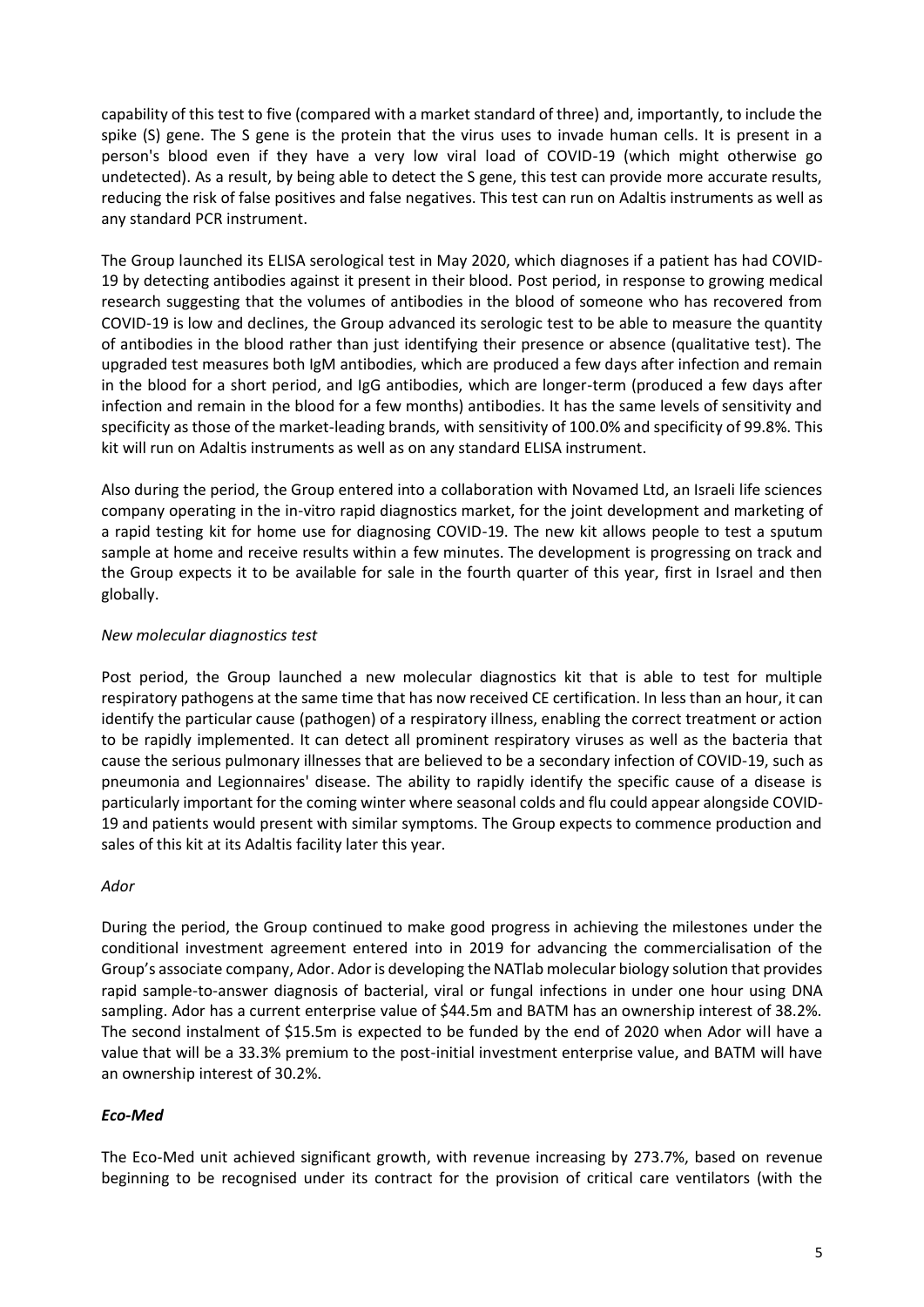majority to be delivered in the second half of the year). The Eco-Med unit accounted for 26.5% of the Bio-Medical division's revenues in H1 2020 compared with 11.7% in H1 2019.

As noted, during the period the Group received a €29m (c. \$31m) order for the delivery of 1,000 critical care mechanical ventilators to a European government. The ventilator, which is high-performance and suitable for infants through to adults, is aimed at Intensive Care Unit environments for patients suffering from COVID-19. It is being manufactured by the Group's Celitron subsidiary in Hungary, which has been producing equipment for medical environments globally for over 10 years. Production commenced during the period and full delivery is expected to complete this year.

The Group continued to progress the delivery of its contracts for its agri-waste treatment solution for the safe, onsite treatment of biohazardous agricultural waste. The installation of the solution for a company that is part of a major food manufacturing group in the Philippines is nearing completion, which represents the Group's first international installation of the agri-waste treatment solution.

In addition, the Group received an extension contract for its biological waste solution developed for the biopharmaceutical industry from Ceva Animal Health, a leading developer of animal health products. Under this extension, the solution that the Group installed in 2019 will be expanded to have additional functionality and will connect automatically to a new robotics system at the facility. This is the third project that the Group has undertaken at this facility, which is located in Hungary, reflecting the value that customer places in this solution. Delivery is expected to complete during Q1 2021.

## *Distribution*

Revenue in the Distribution unit increased by 26.4% in H1 2020 over the same period of the prior year and accounted for approximately 61.6% of the Bio-Medical division's revenue (H1 2019: 80.7%).

The increased revenue was based on the provision of reagents for COVD-19 tests, both PCR and serologic, to public health authorities in Eastern Europe. This compensated for the lower level of activity at the Group's Zer Laboratories subsidiary, where there was a reduction in demand for pre-natal diagnostic tests as a result of the COVID-19 outbreak.

Post period, the Group's lab in Romania commenced performing COVID-19 tests for private sector customers, which the Group expects to increase. The Group also intends to start performing COVID-19 tests at its Zer Laboratories subsidiary in the second half of the year.

|                                     | H1 2020    | H1 2019 | H <sub>2</sub> 2019 | FY 2019 |
|-------------------------------------|------------|---------|---------------------|---------|
| Revenue                             | \$27.4m    | \$26.0m | \$33.0m             | \$59.0m |
| Gross margin                        | 25.8%      | 31.9%   | 29.3%               | 30.5%   |
| Adjusted operating<br>profit/(loss) | \$(1.4)m\$ | \$0.3m  | \$4.9m              | \$5.2m  |

## **Networking and Cyber Division**

Revenue in H1 2020 grew by 5.3% compared with H1 2019 reflecting increased sales of ICT and cyber solutions and lower sales of networking equipment as a result of delays caused by COVID-19 lockdowns. As a result of this shift in sales mix towards lower margin products (mainly in ICT), the Networking and Cyber division recorded an operating loss. The adjusted operating profit for H2 2019 includes an exceptional gain of \$3.4m from the sale of the Group's rights in IBC.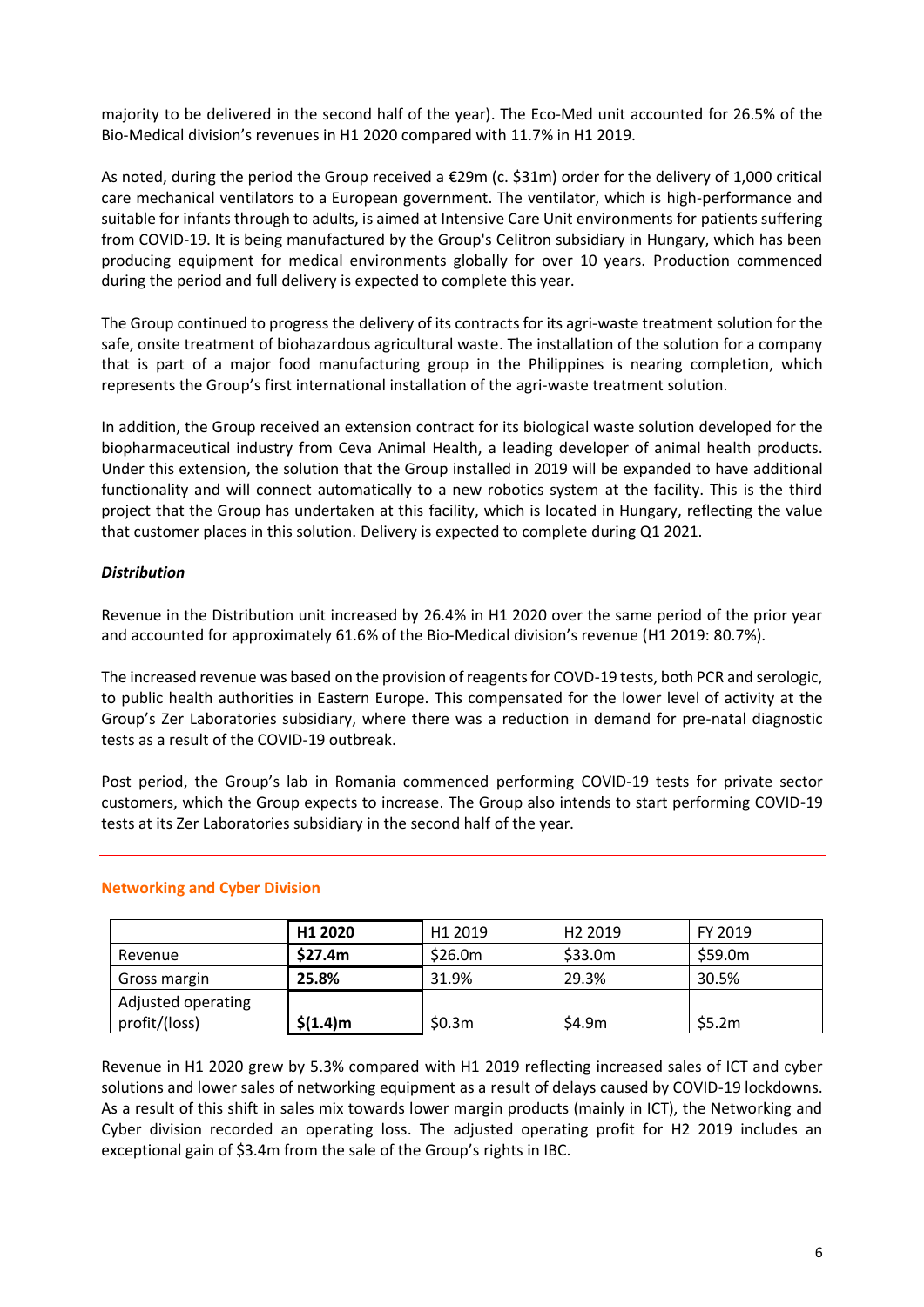### *NFV solutions*

The Group continued to make good progress with its NFVTime operating system that enables network carriers to deploy their own virtualised software-based networks. Virtual networks can be a key element in allowing operators to leverage the benefits of 5G through edge computing and provide additional differentiated services to theirs enterprise customers as well as reducing the costs, time and carbon footprint involved with physical networks.

During the period, the Group conducted several successful proof-of-concepts of NFVTime with tier 1 operators in Europe and APAC. In particular, as announced post period, Vodafone, a leading global network operator headquartered in the UK, completed a proof-of-concept of the Arm-based uCPE that is run on the NFVTime operating system. The solution, which was tested for both small/medium business and enterprise use-cases, performed highly successfully in the deployment and management of virtual and cloud network functions and was able to handle high traffic requirements – performing to levels not seen by other platforms. The Group continues to work closely with Arm and Vodafone for the next step in the process.

Another key development during the period was the receipt of an order for an Arm-based NFVTime deployment from AdcareIT, an outsourced ICT managed service provider in Kenya. AdcareIT intends to use NFVTime together with Clavister solutions (deployed as virtual network functions) to provide SD-WAN and Firewall services to its customers. Clavister is a leader in high-performance virtual cybersecurity solutions and it became part of the Group's NFVTime Arm-based ecosystem through a strategic partnership in 2019.

In addition, NFVTime is undergoing evaluation with several leading network operators and multi-service providers worldwide. These evaluations are at an advanced stage.

### *ICT and Carrier Ethernet solutions and services*

As previously noted, some of the Group's activities in the Networking unit were impacted by the COVID-19 outbreak due to lockdown measures causing restrictions on travelling to the premises of customers and suppliers. Consequently, there was a reduction in revenue generated from the installation and servicing of equipment, but this was compensated by increased revenue in sales of ICT solutions, in particular for mobile and web development, as well as cyber. In addition, since late May 2020 this unit has seen a return towards near-normal trading as some customers who had temporarily postponed certain projects have commenced discussions and as lockdown measures are increasingly lifted.

The Group continued to innovate during this period. This includes introducing new solutions to its T-Marc R3305 series to increase home broadband connectivity and quality, enabling uninterrupted work online, with features such as being able to prioritise devices and applications, traffic backup and load-balancing between broadband and LTE. The Group developed these solutions, which are undergoing proof-ofconcepts worldwide, in response to the COVID-19 pandemic and the increased demand for products to support productivity for people working and learning at home.

The Group also completed numerous deployments of its ultra-high capacity service aggregation and cloud gateway platform, the T-Metro 8104, for multiple service providers across North America. Following its launch in 2019, the Group has received good initial interest in this solution from service providers that want to increase their network capacity to keep up with the ever-growing demand from their customers for more bandwidth.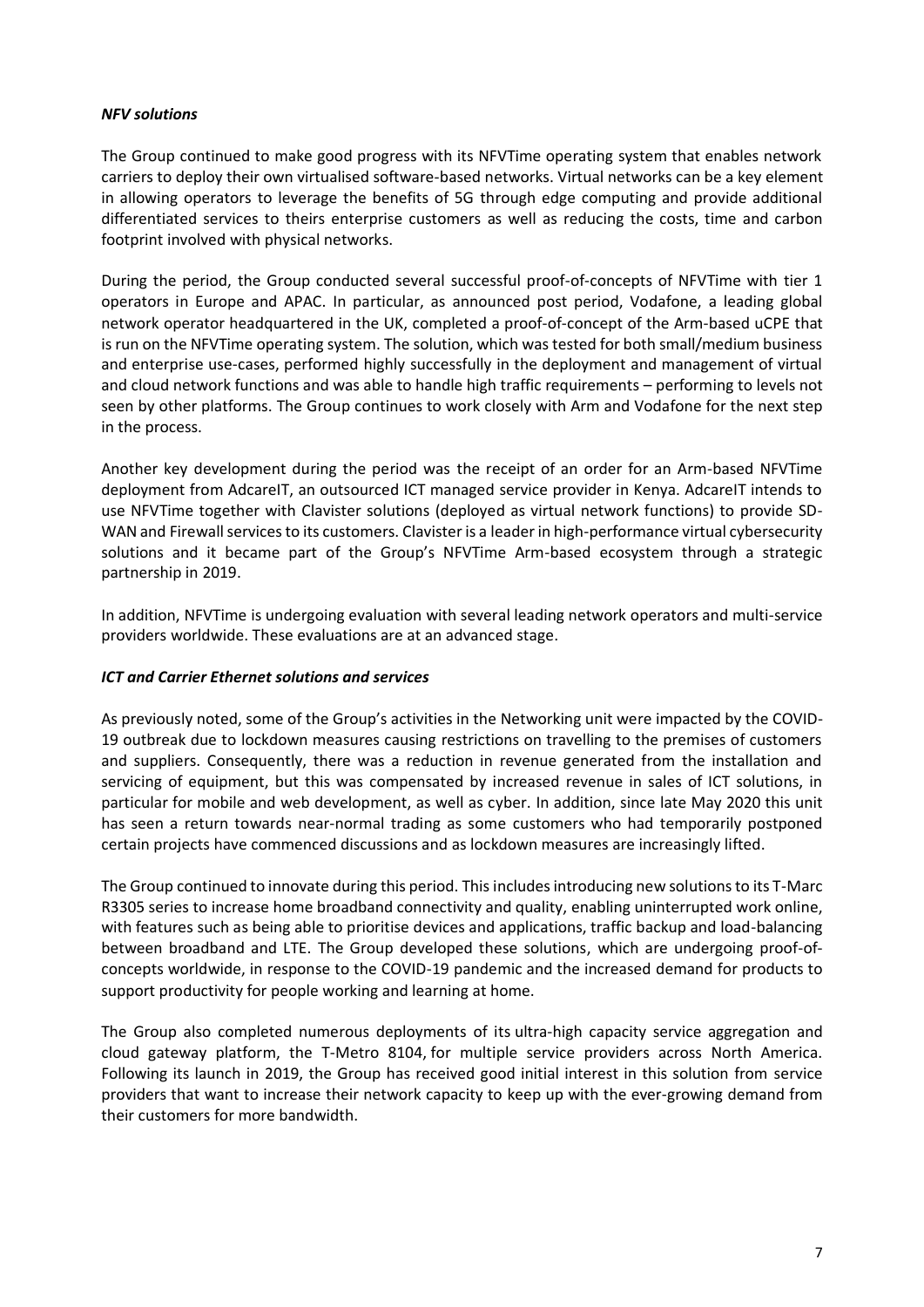### *Cyber*

In the Group's cyber security business, revenue increased by 27.4% over the first half of 2019. During the period, the Group was awarded a \$4m contract from its long-standing government defence department customer. This further order, which was partially delivered in the first half and is expected to complete in the second half of 2020, is for the provision of additional hardware and software cyber security products as the customer rolls out the Group's solution to encompass further employees. Following this latest order, the total contracted revenue awarded to the Group to date by this customer for this cyber solution is over \$18m.

### **Financial Review**

Total Group revenue for the first half of 2020 increased by 37.7% to \$77.4m (H1 2019: \$56.2m), with 65% being generated by the Bio-Medical division (H1 2019: 54%) and 35% by the Networking and Cyber division (H1 2019: 46%). The significant growth was due to a substantial increase in Bio-Medical division revenue, primarily in the Eco-Med and Diagnostics units.

On a constant currency basis, revenue for H1 2020 would have been slightly higher at \$78.1m, but operating profit would have been unchanged. Currency fluctuations also resulted in a net finance expense as described below.

The gross profit margin for the first half was 29.7% (H1 2019: 27.3%). This is due to the improvement in gross margin of the Bio-Medical division from 23.3% in H1 2019 to 31.9% in H1 2020, which offset the lower margin in the Networking and Cyber division as a result of a shift in product mix due to COVID-19.

Sales and marketing expenses were \$10.2m (H1 2019: \$8.2m), representing 13.1% of revenue compared with 14.6% in H1 2019. The increase is due to activities to support the Group's COVID-19 products.

General and administrative expenses were \$6.2m (H1 2019: \$5.6m), representing 8.0% of revenue compared with 10.0% in H1 2019. The increase in expenses reflects the growth and development of the business and associated corporate costs.

Investment in R&D was higher at \$3.9m (H1 2019: \$3.3m), primarily due to investmentsin the Diagnostics unit for the development of its COVID-19 tests.

The Group achieved a strong increase in operating profit, which doubled to \$2.4m (H1 2019: \$1.2m). In addition, the comparative figure for 2019 includes a capital gain of \$3.2m from the part realisation of the Group's ownership of Ador.

The Group achieved an increase in EBITDA of 36.2% to \$5.3m (H1 2019: \$3.9m).

Net finance expense was \$0.5m (H1 2019: \$0.0m). The increase is mainly due to the adverse effect of foreign exchange rate fluctuations (mainly GBP) and a reduction in interest income on deposits due to reduction in interest rates.

Net profit after tax attributable to equity holders of the parent increased to \$1.6m (H1 2019: \$0.6m) resulting in a 157.1% increase in basic earnings per share to 0.36¢ (H1 2019: 0.14¢).

As at 30 June 2020, inventory was \$26.2m (31 December 2019: \$22.7m; 30 June 2019: \$23.9m). The increase is due to the expansion of production of COVID-19 diagnostic products and equipping the Networking and Cyber division for delivering the new \$4m cyber contract to its government defence department customer. Trade and other receivables increased to \$47.2m (31 December 2019: \$42.8m; 30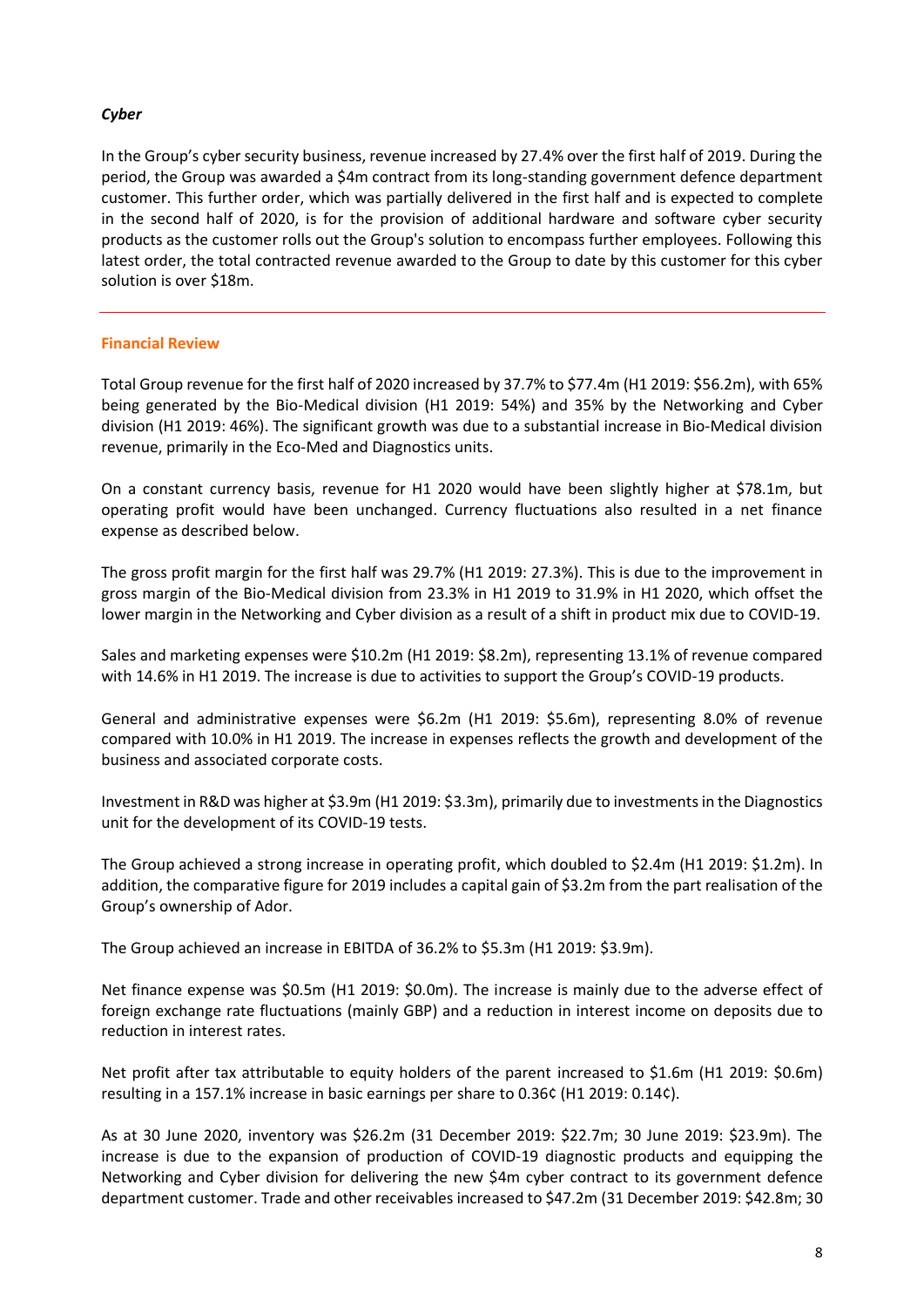June 2019: \$36.4m), with the increase due to a VAT advanced payment under the Group's contract for the provision of ventilators.

Intangible assets and goodwill at 30 June 2020 was \$23.6m (31 December 2019: \$23.7m; 30 June 2019: \$23.1m), with the slight increase compared with the same period of the prior year due to a small acquisition of a software business during the second half of 2019.

Property, plant and equipment and investment property was \$15.5m (31 December 2019: \$16.1m; 30 June 2019: \$16.9m). The decrease is primarily due to depreciation.

The balance of trade and other payables was \$51.8m (31 December 2019: \$44.5m; 30 June 2019: \$32.8m). The increase is due to an advance payment under the Group's contract for the provision of ventilators.

Cash inflow from operations was \$4.4m for H1 2020 compared with \$2.0m outflow for the prior period, which is mainly due to the increase in operating profit and in trade payables.

The Group's balance sheet remained strong with effective liquidity of \$44.3m at 30 June 2020 compared with \$44.8m at 31 December 2019 and \$16.9m at 30 June 2019. Period-end cash comprised cash and deposits up to three months' duration of \$40.0m and short-term cash deposits up to one year and held for trading bonds of \$4.3m.

### **Dividend**

The Board of BATM has resolved to reinstate its dividend policy commencing from full year 2020. The Board is committed to pursuing a progressive dividend policy, with the aim of increasing the value of ordinary dividends distributed to shareholders in line with the Group's underlying growth in earnings, while taking into account capital requirements, cash flows and movements in currency. The Board will review the appropriate level of total annual dividend each year at the time of the full year results.

#### **Outlook**

The Group entered the second half of 2020 with a substantially higher backlog than at the same point in the prior year following a particularly strong first half performance in the Bio-Medical division. The Networking and Cyber division, while experiencing some slowdown at the beginning of Q2 2020, returned towards normal trading from the end of May 2020 and was able to achieve an increase in revenue for the first half. With both divisions making a positive start to the second half, the Group anticipates the Bio-Medical division as well as the Networking and Cyber division to report growth for full year 2020 and total Group revenue to be ahead of market expectations with an increase of 32% over 2019 and EBITDA is expected to be significantly ahead of market expectations with an increase of 48% over 2019.

The COVID-19 pandemic has shifted the attention of public health authorities globally onto the importance of medical diagnostics, with a focus on rapid diagnosis to enable the correct course of action to be taken without delay. This accelerates a trend that, for several years, BATM has been developing solutions to address. The Bio-Medical division continues to innovate in molecular diagnostics and invest in the development of unique solutions – some of which are expected to be commercially released in H2 2020 in anticipation of a second wave of several respiratory pathogens, particularly flu and coronavirus. These development efforts will benefit the Group in the second half of the year and beyond. Additionally, it is expected that the sale of antigen and antibody COVID-19 testing kits will continue throughout 2020 and into next year, with sales to public health authorities in Europe, South America as well as Asia. The Group is also continuing to deliver on its contract to provide critical care ventilators.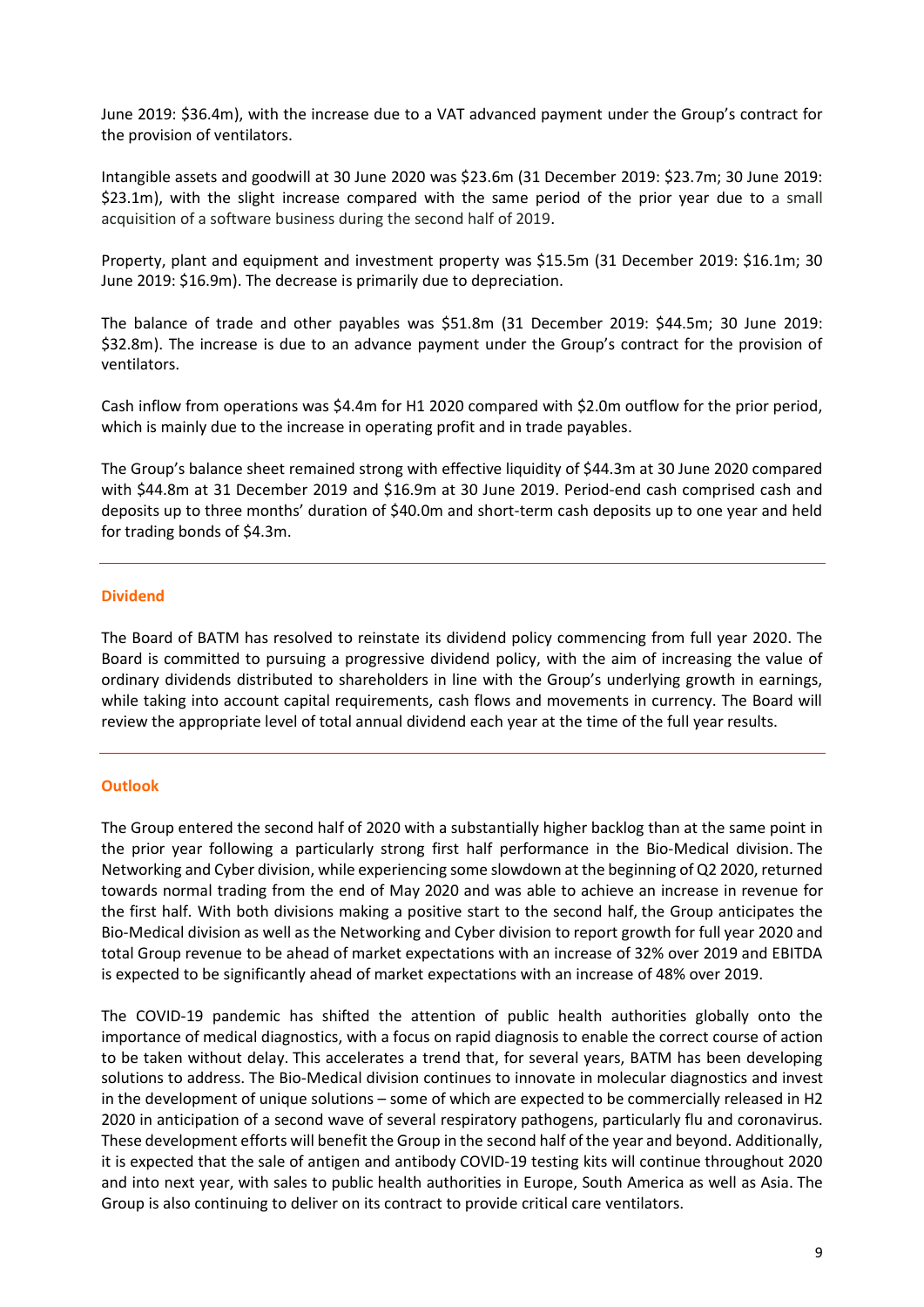The Networking and Cyber division, since late May 2020, has seen a return towards normal trading as some customers who had temporarily postponed certain projects have commenced discussions and as lockdowns are increasingly lifted. While it is still early days, this gives confidence to the management team that the full year impact of the pandemic on the Networking and Cyber division will be minimal. The Group's recent proof-of-concept with Vodafone of its NFVTime operating system integrated with Arm technology is also a key validation of the Group's NFV offer. This solution, which can support network carriers in leveraging the benefits offered by 5G, is expected to be a significant contributor to revenue in the coming years as proof-of-concepts progress with tier 1 network operators.

The strong cash position at period end combined with the cash generation expected for full year 2020 gives the Board the confidence to reinstate its dividend policy. This strong balance sheet will also support the Group's ramp up in activities as well as enable it to pursue potential acquisition opportunities to accelerate growth in its key strategic areas. Additionally, the Board keeps under consideration the optimum structure for the Group and how best to create shareholder value from the IP within the business and its various constituent parts. As a result, the Board continuesto look to the future with great confidence.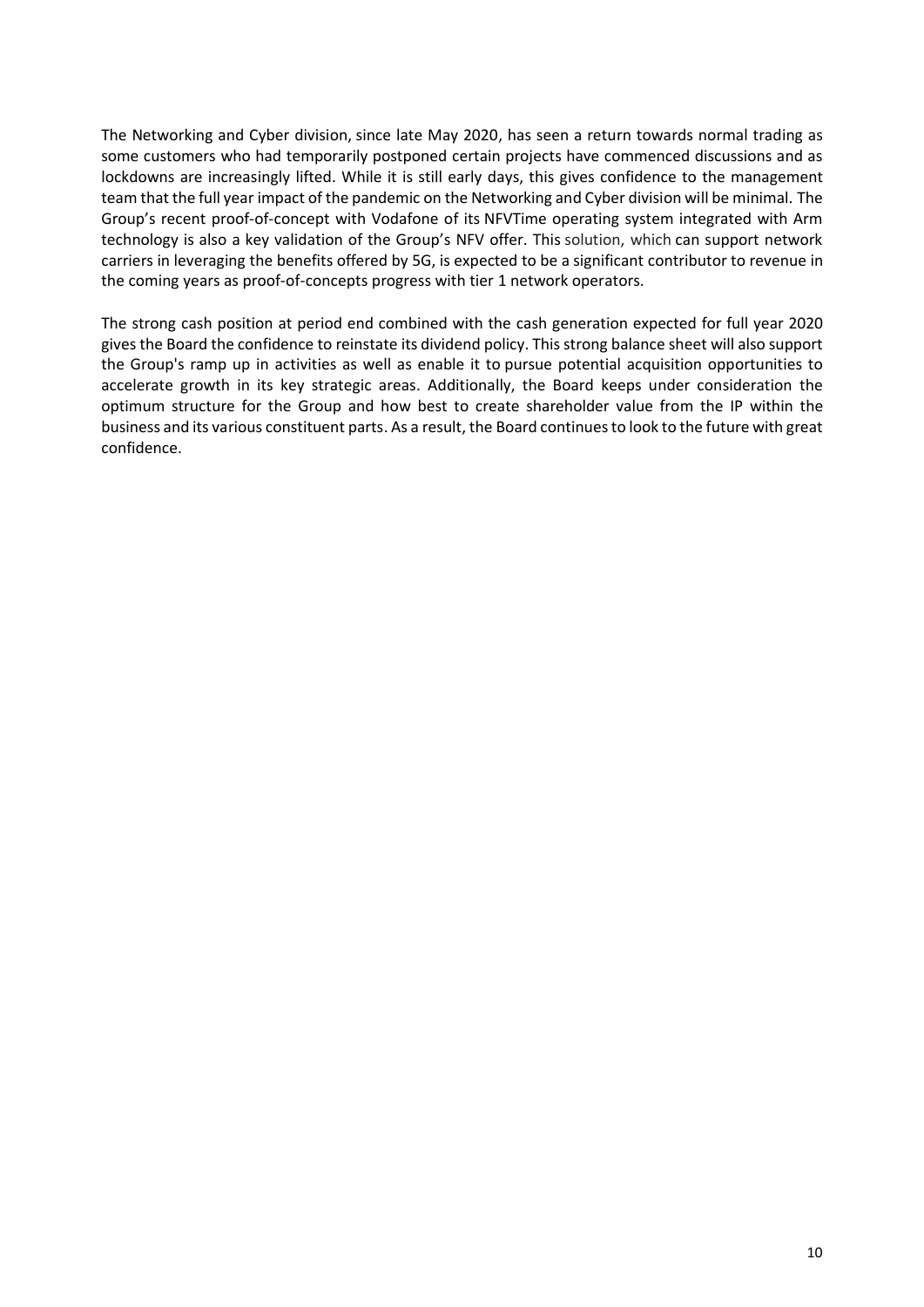# **BATM ADVANCED COMMUNICATIONS LTD. CONSOLIDATED INCOME STATEMENTS**

|                                                                 | Six months ended 30 June |                  |  |
|-----------------------------------------------------------------|--------------------------|------------------|--|
|                                                                 | 2020                     | 2019             |  |
|                                                                 | US\$ in thousands        |                  |  |
|                                                                 | <b>Unaudited</b>         | <b>Unaudited</b> |  |
| <b>Revenue</b>                                                  | 77,410                   | 56,222           |  |
| <b>Cost of revenue</b>                                          | 54,407                   | 40,882           |  |
| <b>Gross profit</b>                                             | 23,003                   | 15,340           |  |
|                                                                 | ---------------          | --------------   |  |
| <b>Operating expenses</b>                                       |                          |                  |  |
|                                                                 |                          |                  |  |
| Sales and marketing expenses                                    | 10,155                   | 8,225            |  |
| General and administrative expenses                             | 6,222                    | 5,648            |  |
| Research and development expenses                               | 3,893                    | 3,270            |  |
|                                                                 |                          |                  |  |
| Other operating expenses/(income)                               | 330                      | (2,988)          |  |
| <b>Total operating expenses</b>                                 | 20,600                   | 14,155           |  |
|                                                                 |                          | -----------      |  |
| <b>Operating profit</b>                                         | 2,403                    | 1,185            |  |
| Finance income                                                  | 529                      | 680              |  |
| Finance expenses                                                | (1,005)                  | (682)            |  |
|                                                                 |                          |                  |  |
| Profit before tax                                               | 1,927                    | 1,183            |  |
| Income tax (expenses)                                           | 398                      | (414)            |  |
|                                                                 |                          |                  |  |
| Profit for the period before share of a loss of a joint venture |                          |                  |  |
| and associated companies                                        | 2,325                    | 769              |  |
| Share of a loss of joint venture and associated companies       | (359)                    | (601)            |  |
|                                                                 |                          |                  |  |
| Profit for the period                                           | 1,966                    | 168              |  |
| Attributable to:                                                |                          |                  |  |
| Owners of the Company                                           | 1,585                    | 575              |  |
|                                                                 |                          |                  |  |
| Non-controlling interests                                       | 381                      | (407)            |  |
| Profit for the period                                           | 1,966                    | 168              |  |
|                                                                 |                          |                  |  |
| Profit per share (in cents):                                    |                          |                  |  |
| From continuing and discontinued operations (Basic and Diluted) | 0.36                     | 0.14             |  |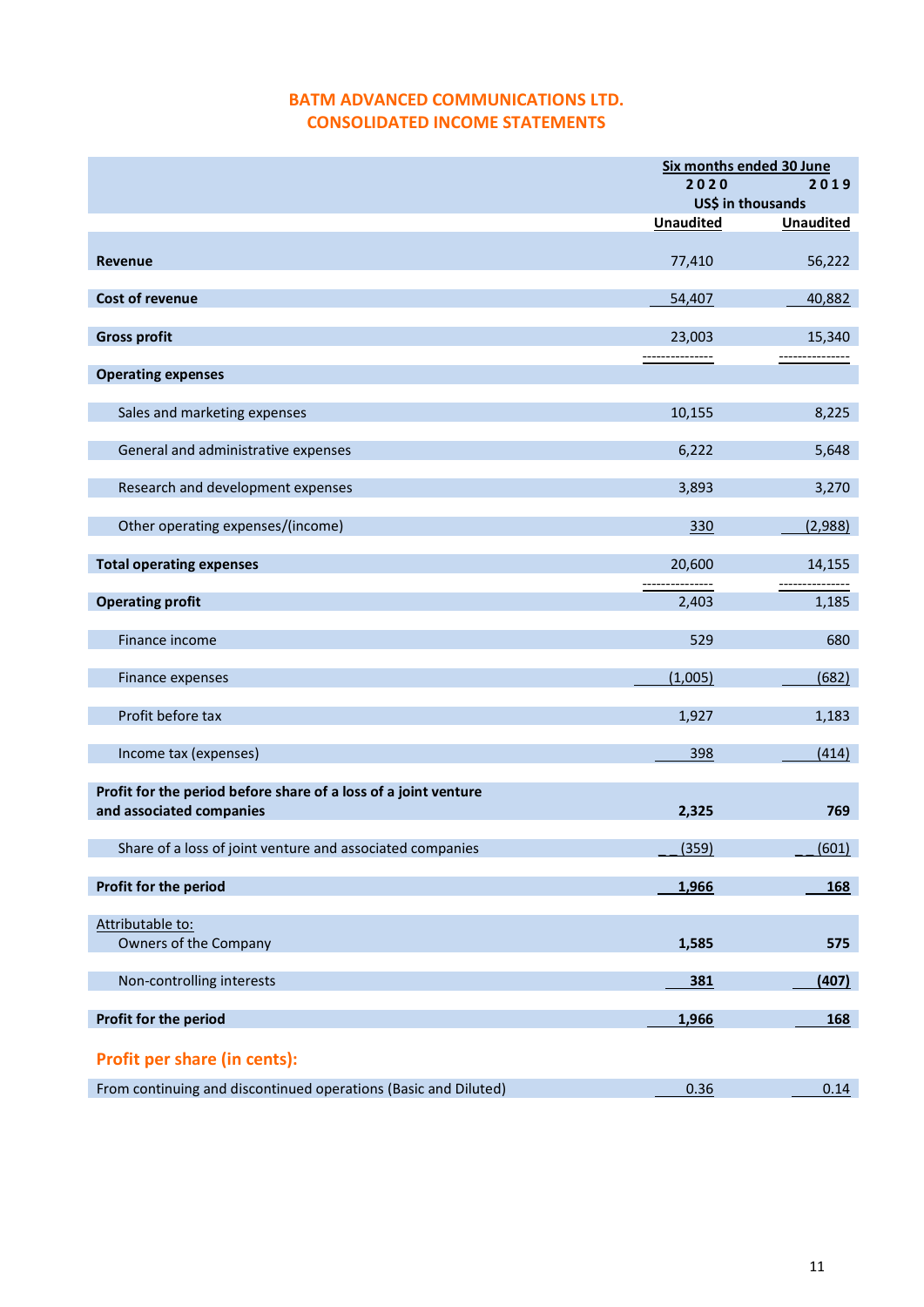# **BATM ADVANCED COMMUNICATIONS LTD. CONSOLIDATED STATEMENTS OF COMPREHENSIVE INCOME/(LOSS)**

|                                                        |                  | Six months ended 30 June |
|--------------------------------------------------------|------------------|--------------------------|
|                                                        | 2020             | 2019                     |
|                                                        |                  | US\$ in thousands        |
|                                                        | <b>Unaudited</b> | <b>Unaudited</b>         |
| Profit for the period                                  | 1,966            | 168                      |
|                                                        |                  |                          |
| Items that may be reclassified subsequently            |                  |                          |
| to profit or loss:                                     |                  |                          |
|                                                        |                  |                          |
| Exchange differences on translating foreign operations | (1,046)          | (500)                    |
|                                                        |                  |                          |
| Total comprehensive profit/(loss) for the period       | 920              | (332)                    |
| Attributable to:                                       |                  |                          |
| Owners of the Company                                  | 831              | 142                      |
| Non-controlling interests                              | 89               | (474)                    |
|                                                        | 920              | (332)                    |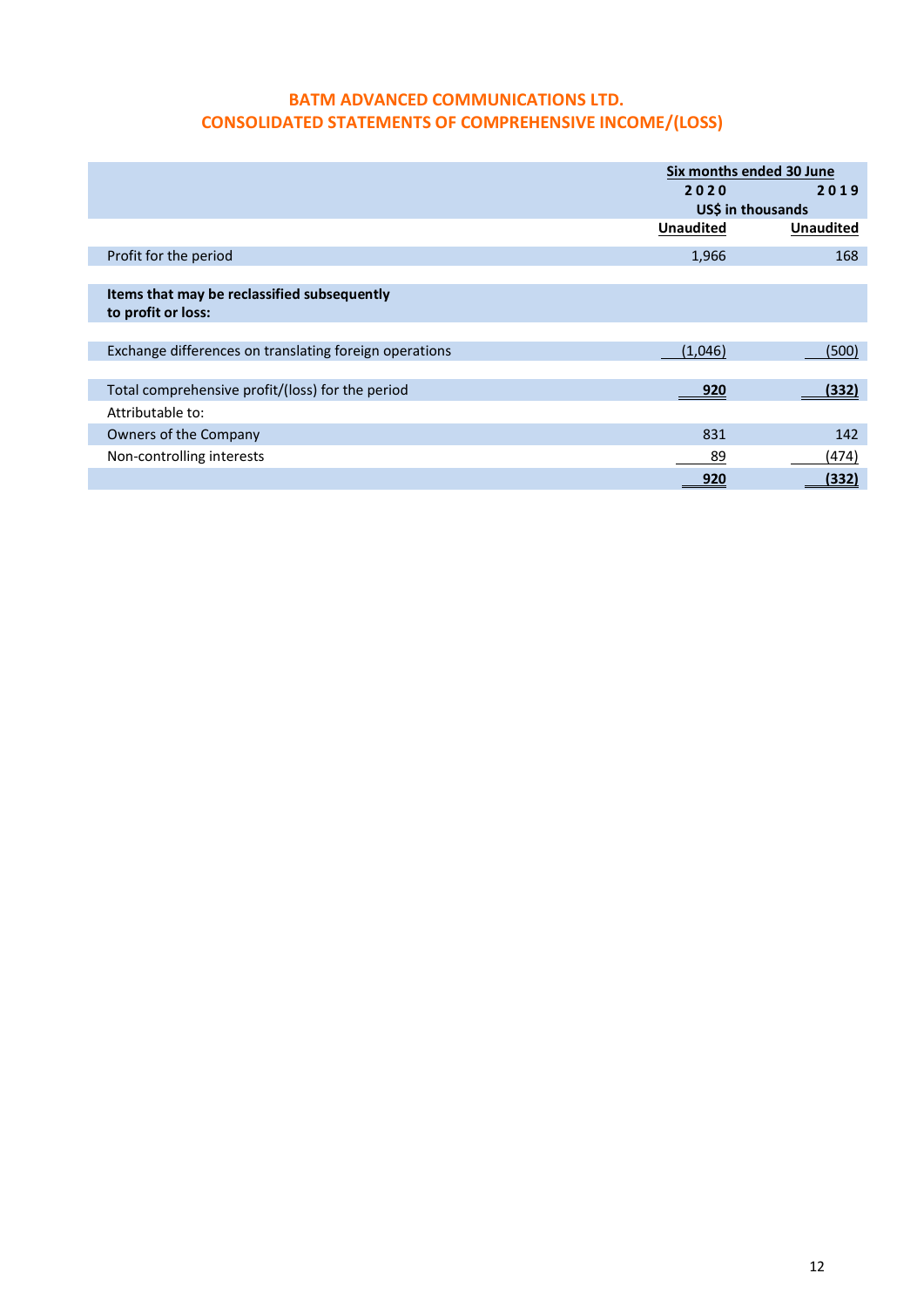# **BATM ADVANCED COMMUNICATIONS LTD. CONSOLIDATED STATEMENTS OF FINANCIAL POSITION**

|                                            | 30 June          | 30 June           | 31 December    |
|--------------------------------------------|------------------|-------------------|----------------|
|                                            | 2020             | 2019              | 2019           |
|                                            |                  | US\$ in thousands |                |
|                                            | <b>Unaudited</b> | <b>Unaudited</b>  | <b>Audited</b> |
| <b>Current assets</b>                      |                  |                   |                |
| Cash and cash equivalents                  | 39,990           | 13,274            | 40,584         |
| Trade and other receivables                | 47,166           | 36,410            | 42,784         |
| <b>Financial assets</b>                    | 4,285            | 3,648             | 4,254          |
| Inventories                                | 26,169           | 23,906            | 22,672         |
|                                            | 117,610          | 77,238            | 110,294        |
| <b>Non-current assets</b>                  |                  |                   |                |
| Property, plant and equipment              | 13,627           | 14,895            | 14,203         |
| Investment property                        | 1,841            | 1,956             | 1,899          |
| Right-of-use assets                        | 10,298           | 10,719            | 9,945          |
| Goodwill                                   | 16,748           | 16,577            | 16,804         |
| Other intangible assets                    | 6,845            | 6,545             | 6,941          |
| Investment in joint venture and associates | 9,505            | 9,396             | 9,497          |
| Investments carried at fair value          | 1,078            | 1,061             | 1,013          |
| Deferred tax assets                        | 4,295            | 2,649             | 3,234          |
|                                            | 64,237           | 63,798            | 63,536         |
|                                            |                  |                   |                |
| <b>Total assets</b>                        | 181,847          | 141,036           | 173,830        |
| <b>Current liabilities</b>                 |                  |                   |                |
| Short-term bank credit                     | 4,627            | 4,711             | 5,915          |
| Trade and other payables                   | 51,789           | 32,771            | 44,459         |
| Current maturities of lease liabilities    | 2,196            | 2,368             | 2,070          |
| Liabilities for current tax                | 832              | 309               | <u>313</u>     |
|                                            | 59,444           | 40,159            | 52,757         |
| <b>Non-current liabilities</b>             |                  |                   |                |
| Long-term bank credit                      | 723              | 1,695             | 762            |
| Long-term liabilities                      | 6,256            | 5,788             | 6,215          |
| Long-term lease liabilities                | 8,629            | 8,885             | 8,339          |
| Deferred tax liabilities                   | 635              | 509               | 626            |
| Retirement benefit obligation              | 758              | 624               | 715            |
|                                            | 17,001           | 17,501            | 16,657         |
|                                            |                  |                   |                |
| <b>Total liabilities</b>                   | 76,445           | 57,660            | 69,414         |
|                                            |                  |                   |                |
| <b>Equity</b>                              |                  |                   |                |
| Share capital                              | 1,320            | 1,218             | 1,320          |
| Share premium account                      | 425,543          | 407,952           | 425,477        |
| Reserves                                   | (19, 336)        | (18, 806)         | (18, 582)      |
| Accumulated deficit                        | (297, 806)       | (302,689)         | (299, 391)     |
| <b>Equity attributable to the:</b>         |                  |                   |                |
| Owners of the Company                      | 109,721          | 87,675            | 108,824        |
| Non-controlling interest                   | (4, 319)         | (4, 299)          | (4, 408)       |
| <b>Total equity</b>                        | 105,402          | 83,376            | 104,416        |
| <b>Total equity and liabilities</b>        | 181,847          | 141,036           | 173,830        |
|                                            |                  |                   |                |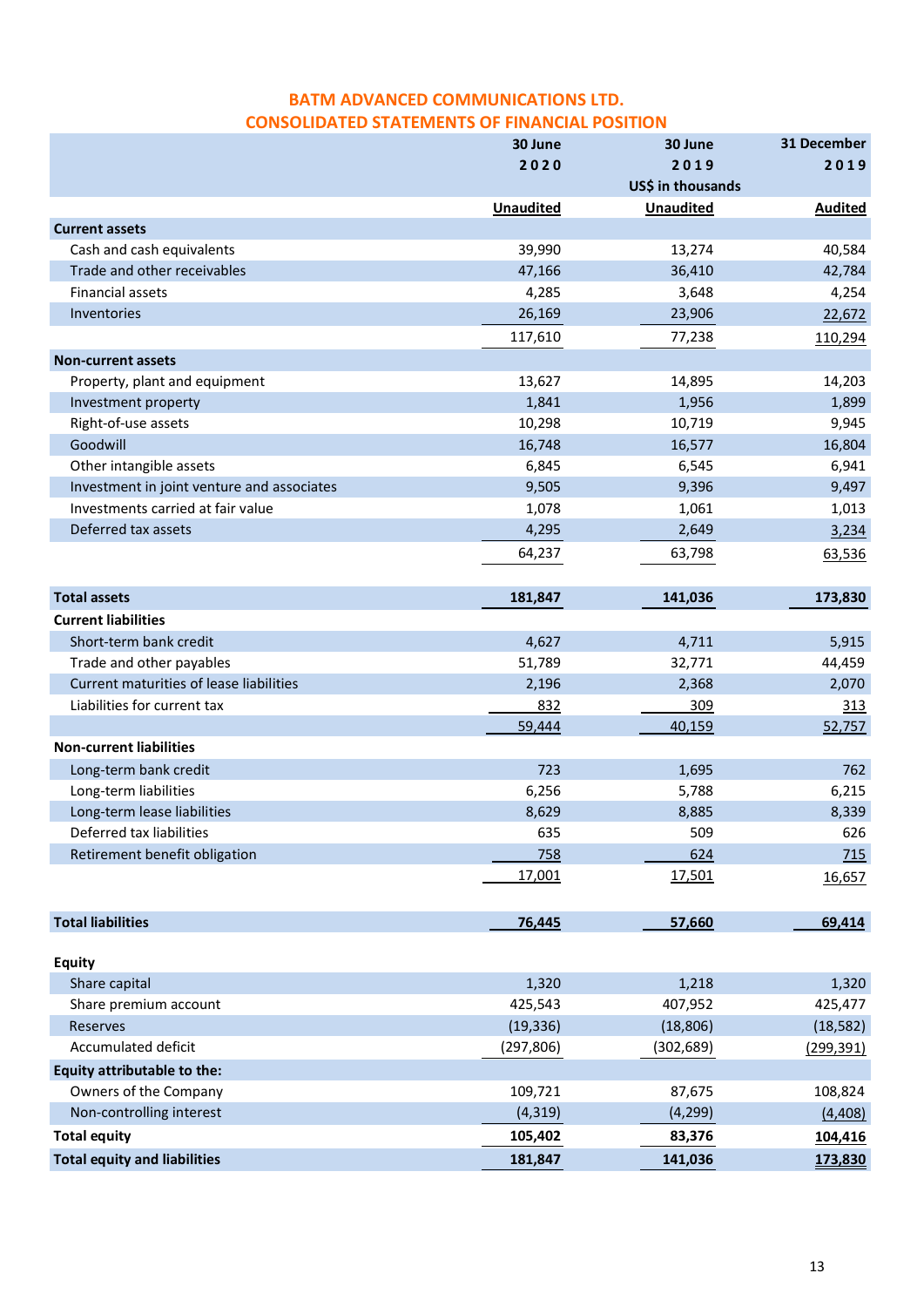# **BATM ADVANCED COMMUNICATIONS LTD. CONSOLIDATED STATEMENTS OF CHANGES IN EQUITY**

### **Six months ended 30 June 2020**

|                            | <b>Share</b><br>capital | <b>Share</b><br>premium<br>account | <b>Translation</b><br>reserve | <b>Other</b><br><b>Reserve</b> | <b>Accumulated</b><br><b>Deficit</b> | <b>Attributable</b><br>to owners of<br>the Company | Non-<br>controlling<br>interests | <b>Total</b><br>equity |
|----------------------------|-------------------------|------------------------------------|-------------------------------|--------------------------------|--------------------------------------|----------------------------------------------------|----------------------------------|------------------------|
|                            |                         |                                    |                               | US\$ in thousands              |                                      |                                                    |                                  |                        |
| As at 1 January            |                         |                                    |                               |                                |                                      |                                                    |                                  |                        |
| 2020                       | 1,320                   | 425,477                            | (18,070)                      | (512)                          | (299, 391)                           | 108,824                                            | (4, 408)                         | 104,416                |
| Profit for the period      |                         |                                    |                               |                                | 1,585                                | 1,585                                              | 381                              | 1,966                  |
| Exchange                   |                         |                                    |                               |                                |                                      |                                                    |                                  |                        |
| differences of             |                         |                                    |                               |                                |                                      |                                                    |                                  |                        |
| translating foreign        |                         |                                    |                               |                                |                                      |                                                    |                                  |                        |
| operations                 |                         |                                    | (754)                         |                                |                                      | (754)                                              | (292)                            | (1,046)                |
| <b>Total comprehensive</b> |                         |                                    |                               |                                |                                      |                                                    |                                  |                        |
| income/(loss) for the      |                         |                                    |                               |                                |                                      |                                                    |                                  |                        |
| period                     |                         | $\overline{a}$                     | (754)                         | $\overline{\phantom{a}}$       | 1,585                                | 831                                                | 89                               | 920                    |
| Recognition of share-      |                         |                                    |                               |                                |                                      |                                                    |                                  |                        |
| based payments             |                         | 66                                 |                               |                                |                                      | $-66$                                              |                                  | 66                     |
| As at 30 June              |                         |                                    |                               |                                |                                      |                                                    |                                  |                        |
| 2020                       |                         |                                    |                               |                                |                                      |                                                    |                                  |                        |
| (unaudited)                | 1,320                   | 425,543                            | <u>(18,824)</u>               | <u>(512)</u>                   | <u>(297,806)</u>                     | <u>109,721</u>                                     | (4,319)                          | 105,402                |

#### **Six months ended 30 June 2019**

|                                                        | <b>Share</b><br>capital | <b>Share</b><br>premium<br>account | <b>Translation</b><br>reserve | <b>Other</b><br>reserve | Accumulated<br>deficit | <b>Attributable</b><br>to owners of<br>the Company | Non-<br>controlling<br>interests | <b>Total</b><br>equity |
|--------------------------------------------------------|-------------------------|------------------------------------|-------------------------------|-------------------------|------------------------|----------------------------------------------------|----------------------------------|------------------------|
|                                                        |                         |                                    |                               | US\$ in thousands       |                        |                                                    |                                  |                        |
| As at 1 January<br>2019<br>Profit/(loss) for the       | 1,217                   | 407,796                            | (17, 861)                     | (512)                   | (303, 264)             | 87,376                                             | (4, 368)                         | 83,008                 |
| period<br>Exchange<br>differences of                   |                         |                                    |                               |                         | 575                    | 575                                                | (407)                            | 168                    |
| translating foreign<br>operations                      |                         |                                    | (433)                         |                         |                        | (433)                                              | (67)                             | (500)                  |
| <b>Total comprehensive</b><br>income/(loss) for the    |                         |                                    |                               |                         |                        |                                                    |                                  |                        |
| period<br>Purchase of non-                             | Ē                       | Ξ.                                 | (433)                         |                         | 575                    | 142                                                | (474)                            | (332)                  |
| controlling interest<br>Exercise of share-             |                         |                                    |                               |                         |                        |                                                    | 543                              | 543                    |
| based options by<br>employees<br>Recognition of share- | $\mathbf{1}$            | 97                                 |                               |                         |                        | 98                                                 |                                  | 98                     |
| based payments<br>As at 30 June                        |                         | 59                                 |                               |                         |                        | $-59$                                              |                                  | 59                     |
| 2019<br>(unaudited)                                    | 1,218                   | 407,952                            | <u>(18,294)</u>               | <u>(512)</u>            | (302, 689)             | 87,675                                             | <u>(4,299)</u>                   | 83,376                 |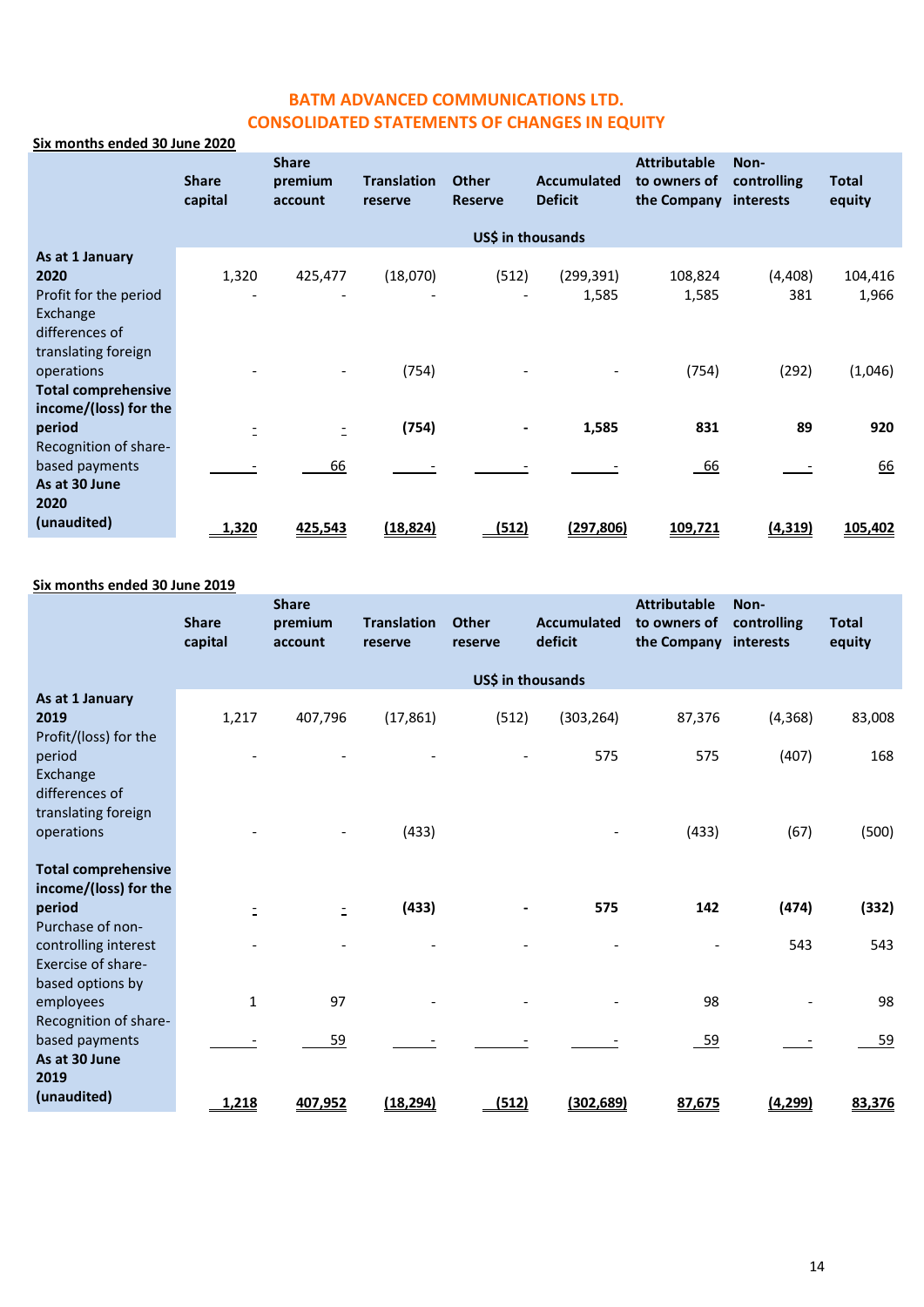# **BATM ADVANCED COMMUNICATIONS LTD. CONSOLIDATED STATEMENT OF CASH FLOWS**

|                                                             | Six months ended 30 June |                   |  |
|-------------------------------------------------------------|--------------------------|-------------------|--|
|                                                             | 2020                     | 2019              |  |
|                                                             |                          | US\$ in thousands |  |
|                                                             | <b>Unaudited</b>         | <b>Unaudited</b>  |  |
|                                                             |                          |                   |  |
| Net cash from/(used in) operating activities (Appendix A)   | 3,917                    | (2, 564)          |  |
| <b>Investing activities</b>                                 |                          |                   |  |
| Interest received                                           | 80                       | 69                |  |
| Proceeds on disposal of property, plant and equipment       | 34                       | 17                |  |
| Proceeds from disposal of deposits                          | 1,665                    | 154               |  |
| Proceeds from disposal of financial assets carried          |                          |                   |  |
| at fair value through profit and loss                       | 450                      |                   |  |
| Purchases of property, plant and equipment                  | (707)                    | (416)             |  |
| Purchase of other intangible assets                         | (298)                    | (656)             |  |
| Purchases of financial assets carried at fair value         |                          |                   |  |
| through profit and loss                                     | (2,009)                  |                   |  |
| Investment in deposits                                      | (157)                    | (155)             |  |
|                                                             | (103)                    |                   |  |
| Net cash outflow on acquisition of business combinations    |                          |                   |  |
| Investment in joint venture, associated companies and other | (244)                    | (2, 168)          |  |
| Acquisition of subsidiaries (Appendix B)                    |                          | (937)             |  |
| Net cash used in investing activities                       | (1, 289)                 | (4,092)           |  |
| <b>Financing activities</b>                                 |                          |                   |  |
| Lease payment                                               | (1, 259)                 | (1, 185)          |  |
| Bank loan repayment                                         | (5,251)                  | (3, 219)          |  |
| Bank loan received                                          | 3,943                    | 3,224             |  |
| Proceeds on exercise of shares                              |                          | 98                |  |
| Net cash used in financing activities                       | (2, 567)                 | (1,082)           |  |
| Increase/(decrease) in cash and cash equivalents            | 61                       | (7, 738)          |  |
|                                                             |                          |                   |  |
| Cash and cash equivalents at the beginning of the period    | 40,584                   | 20,811            |  |
|                                                             |                          |                   |  |
| Effects of exchange rate changes on the balance             |                          |                   |  |
| of cash held in foreign currencies                          | (655)                    | 201               |  |
|                                                             |                          |                   |  |
| Cash and cash equivalents at the end of the period          | 39,990                   | 13,274            |  |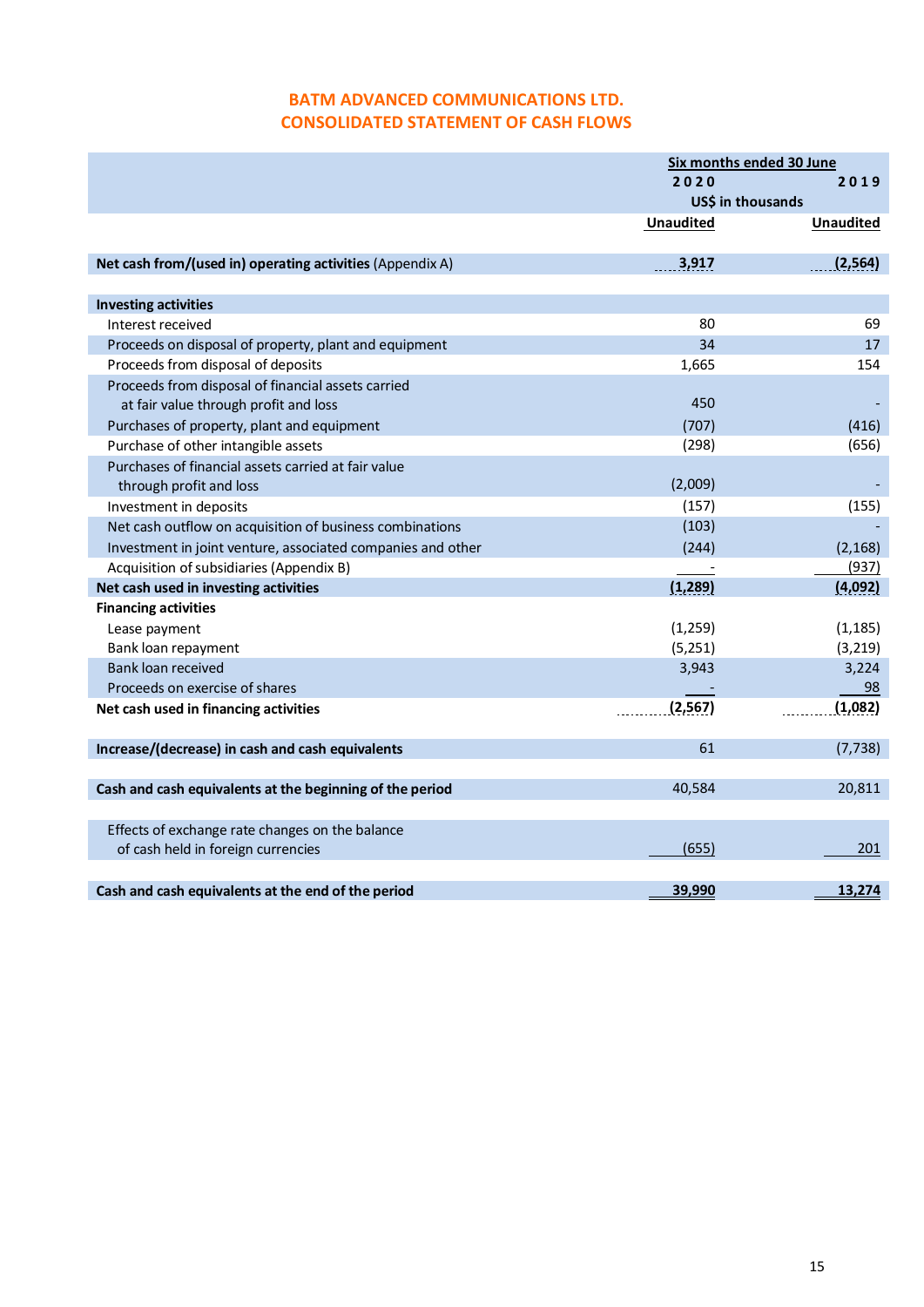## **BATM ADVANCED COMMUNICATIONS LTD. APPENDICES TO CONSOLIDATED STATEMENT OF CASH FLOWS**

#### **APPENDIX A**

# **RECONCILIATION OF OPERATING PROFIT FOR THE PERIOD TO NET CASH FROM/(USED IN) OPERATING ACTIVITIES**

|                                                                       | Six months ended 30 June |                  |
|-----------------------------------------------------------------------|--------------------------|------------------|
|                                                                       | 2020                     | 2019             |
|                                                                       | USS in thousands         |                  |
|                                                                       | <b>Unaudited</b>         | <b>Unaudited</b> |
| Operating profit from continuing operations                           | 2,403                    | 1,185            |
| <b>Adjustments for:</b>                                               |                          |                  |
| Amortisation of intangible assets                                     | 361                      | 406              |
| Depreciation of property, plant and equipment and investment property | 2,569                    | 2,326            |
| Capital loss/(gain) of property, plant and equipment                  | (7)                      | 76               |
| Capital gain from part realisation of associate                       |                          | (3, 161)         |
| Other gain                                                            |                          | (134)            |
| Stock options granted to employees                                    | 66                       | 59               |
| Increase in retirement benefit obligation                             | 46                       | 40               |
| Increase/(decrease) in provisions                                     | (23)                     | 157              |
| Operating cash flow before movements in working capital               | 5,415                    | 954              |
| Decrease/(increase) in inventory                                      | (3, 464)                 | 100              |
| Increase in receivables                                               | (4,609)                  | (1,652)          |
| Increase/(decrease) in payables                                       | 7,498                    | (939)            |
| Effects of exchange rate changes on the balance sheet                 | (442)                    | (485)            |
| Cash from/(used in) operations                                        | 4,398                    | (2,022)          |
| Income taxes paid                                                     | (251)                    | (214)            |
| Income taxes received                                                 | 40                       |                  |
| Interest paid                                                         | (270)                    | (328)            |
| Net cash from/(used in) operating activities                          | 3,917                    | (2, 564)         |

### **APPENDIX B**

#### **ACQUISITION OF SUBSIDIARY – Remedium**

|                                                  | 2019              |
|--------------------------------------------------|-------------------|
|                                                  | US\$ in thousands |
|                                                  | <b>Unaudited</b>  |
| Net assets acquired                              |                   |
| Property, plant and equipment                    | 1,257             |
| Net working capital                              | 607               |
| Short-term bank credit                           | (134)             |
| Long-term liabilities                            | (635)             |
|                                                  | 1,095             |
| Non-controlling interest                         | (543)             |
| Goodwill                                         | (248)             |
| <b>Total consideration</b>                       | 304               |
| <b>Satisfied by:</b>                             |                   |
| Cash                                             | 304               |
| Consideration recorded as a contingent liability |                   |
|                                                  | 304               |
| Net cash outflow arising on acquisition          |                   |
| Cash consideration                               | 316               |
| Cash and cash equivalents acquired               | (12)              |
|                                                  | 304               |

Acquisition of subsidiaries in the Consolidated Statement of Cash Flows in 2019 also includes the final payment for the acquisition of Green Lab Hungary Engineering Ltd.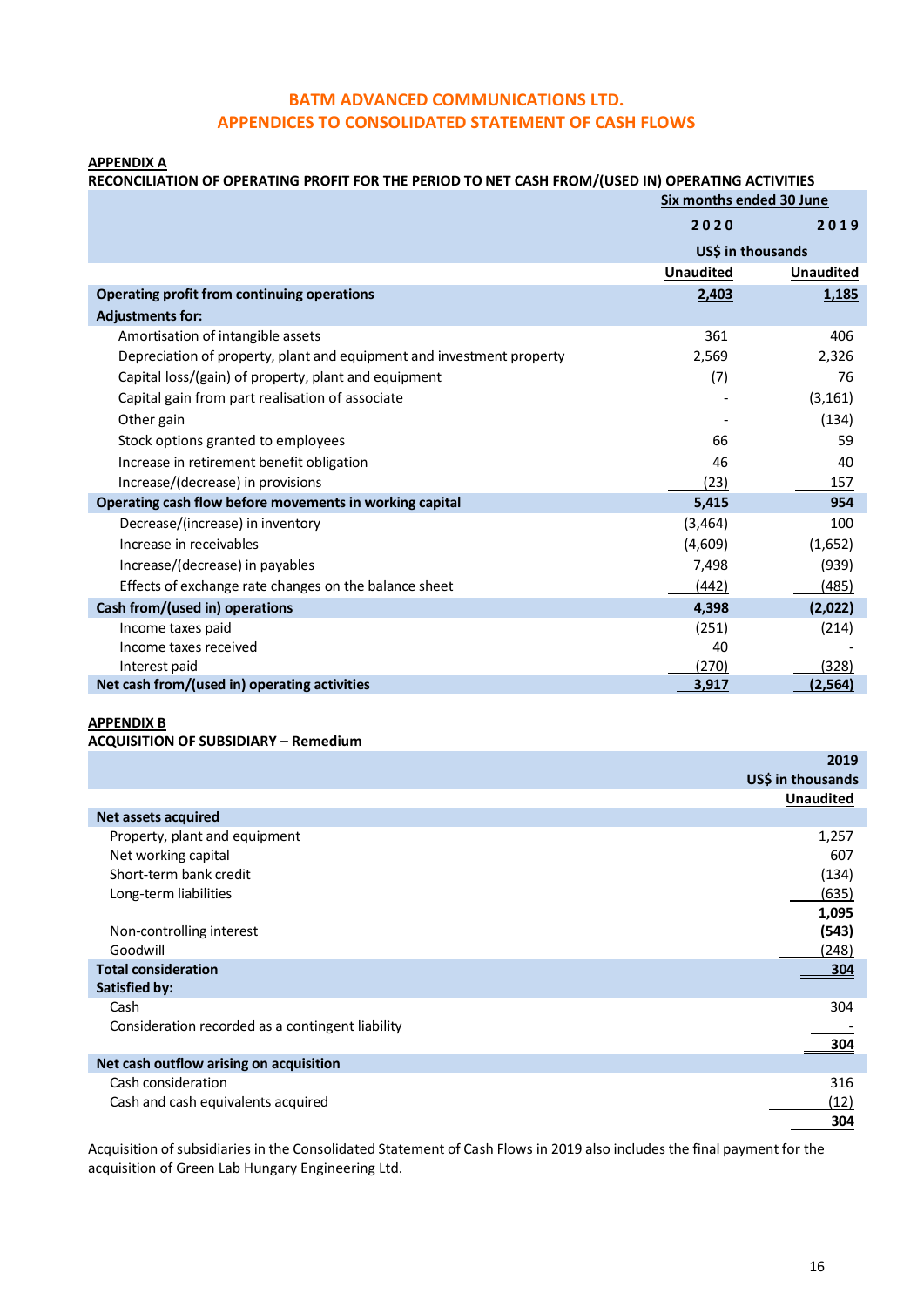## **BATM ADVANCED COMMUNICATIONS LTD NOTES TO THE CONSOLIDATED FINANCIAL STATEMENTS**

### **Note 1 – Basis of preparation**

The interim consolidated financial statements of the Group have been prepared in conformity with International Accounting Standard No. 34 "interim financial reporting" (hereafter "IAS 34").

In preparing these interim consolidated financial statements, the Group implemented accounting policies, presentation principles and calculation methods identical to those implemented in preparation of its consolidated financial statements as of 31 December 2019 and for the period ended on that date. The condensed interim financial statements should be read in conjunction with the annual financial statements for the year ended 31 December 2019, which have been prepared in accordance with IFRSs.

### **Note 2 – Application of new International Financial Reporting Standards (IFRSs)**

The Group has applied amendment to IFRS 3, Definition of a Business, and amendment to IAS 1 and IAS 8, Definition of Material, for the first time in the year 2020, but do not have an impact on the interim consolidated financial statements of the Group.

### **Note 3 – Profit per share**

Profit/(loss) per share is based on the weighted average number of shares in issue for the period of 440,279,074 (H1 2019: 403,761,511). The number used for the calculation of the diluted profit per share for the period (which includes the effect of dilutive stock option plans) is 443,200,168 shares (H1 2019: 408,581,998).

### **Note 4 – Alternative performance measures**

|                                                                       | 2020<br>\$'000<br><b>Unaudited</b> | Six months ended 30 June<br>2019<br>\$′000<br><b>Unaudited</b> |
|-----------------------------------------------------------------------|------------------------------------|----------------------------------------------------------------|
| <b>Operating profit</b>                                               | 2,403                              | 1,185                                                          |
| Amortisation of intangible assets<br><b>Adjusted operating profit</b> | 361<br>2,764                       | 406<br>1,591                                                   |
| <b>Depreciation</b>                                                   | 2,569                              | 2,326                                                          |
| <b>EBITDA</b>                                                         | 5,333                              | 3,917                                                          |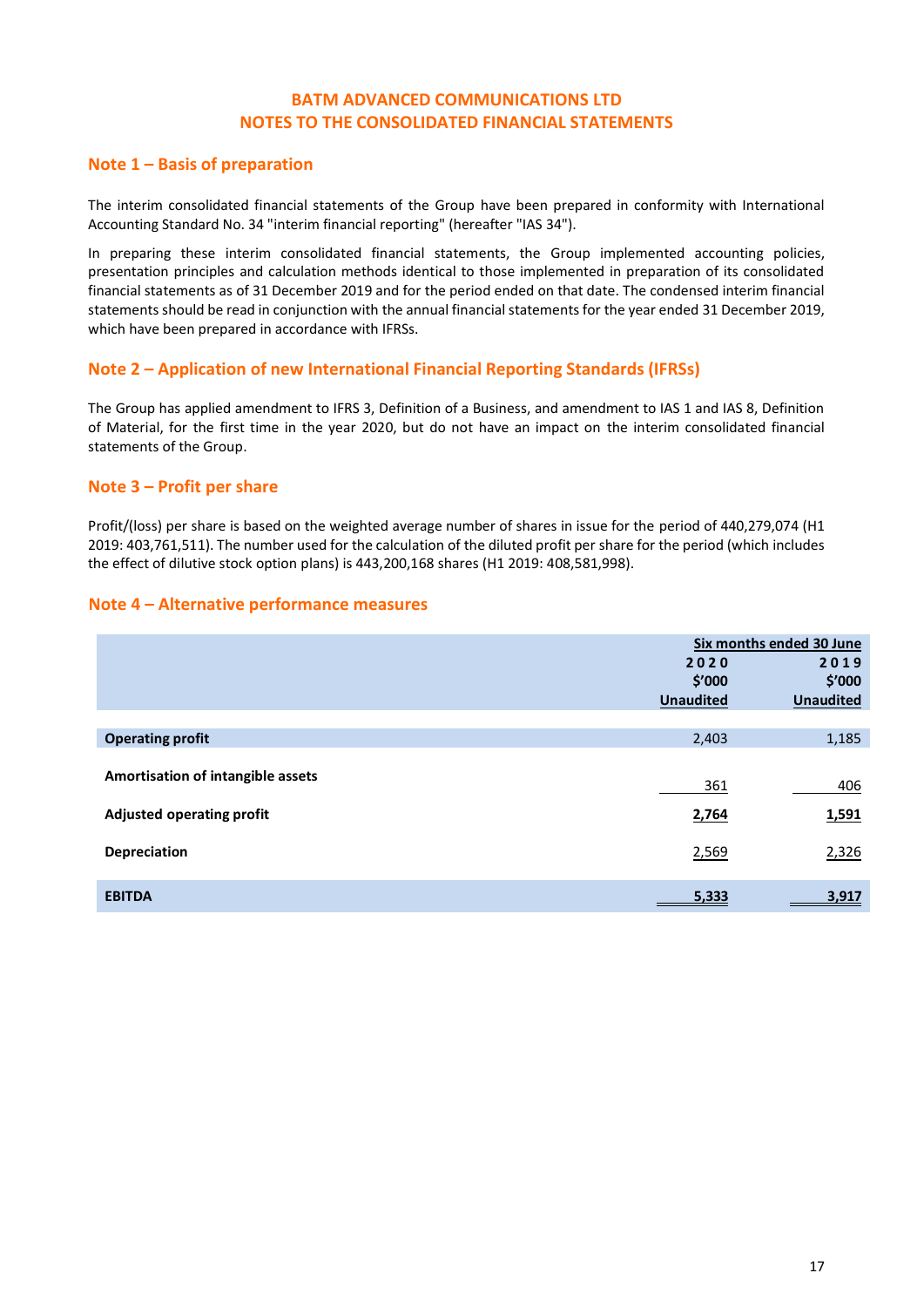# **BATM ADVANCED COMMUNICATIONS LTD NOTES TO THE CONSOLIDATED FINANCIAL STATEMENTS**

# **Note 5 – Segments**

## **Business Segment**

**Six months ended 30 June 2020**

|                                                           | <b>Networking and</b><br><b>Cyber</b><br>\$'000 | <b>Bio-Medical</b><br>\$′000 | Unallocated<br>\$′000 | <b>Total</b><br>\$'000 |
|-----------------------------------------------------------|-------------------------------------------------|------------------------------|-----------------------|------------------------|
| <b>Revenues</b>                                           | 27,428                                          | 49,952                       | 30                    | 77,410                 |
|                                                           |                                                 |                              |                       |                        |
| <b>Adjusted operating</b><br>profit/(loss) (*)            | (1, 458)                                        | 4,219                        | 3                     | 2,764                  |
| <b>Reconciliation - other operating</b><br>expenses $(*)$ |                                                 |                              |                       | (361)                  |
| <b>Operating profit</b>                                   |                                                 |                              |                       | 2,403                  |
| <b>Net finance expense</b>                                |                                                 |                              |                       | (476)                  |
|                                                           |                                                 |                              |                       |                        |
| <b>Profit before tax</b>                                  |                                                 |                              |                       | 1,927                  |

## **Six months ended 30 June 2019**

|                               | <b>Networking and</b><br><b>Cyber</b><br>\$′000 | <b>Bio-Medical</b><br>\$′000 | Unallocated<br>\$′000 | <b>Total</b><br>\$′000 |
|-------------------------------|-------------------------------------------------|------------------------------|-----------------------|------------------------|
|                               |                                                 |                              |                       |                        |
| <b>Revenue</b>                | 26,040                                          | 30,182                       |                       | 56,222                 |
|                               |                                                 |                              |                       |                        |
| Adjusted operating profit (*) | 323                                             | 1,268                        |                       | 1,591                  |
|                               |                                                 |                              |                       |                        |
| <b>Reconciliation - other</b> |                                                 |                              |                       |                        |
| operating expenses (*)        |                                                 |                              |                       | (406)                  |
|                               |                                                 |                              |                       |                        |
| <b>Operating profit</b>       |                                                 |                              |                       | 1,185                  |
|                               |                                                 |                              |                       |                        |
| <b>Net finance expense</b>    |                                                 |                              |                       | (2)                    |
|                               |                                                 |                              |                       |                        |
| <b>Profit before tax</b>      |                                                 |                              |                       | 1,183                  |
| $(*)$ See note 4              |                                                 |                              |                       |                        |